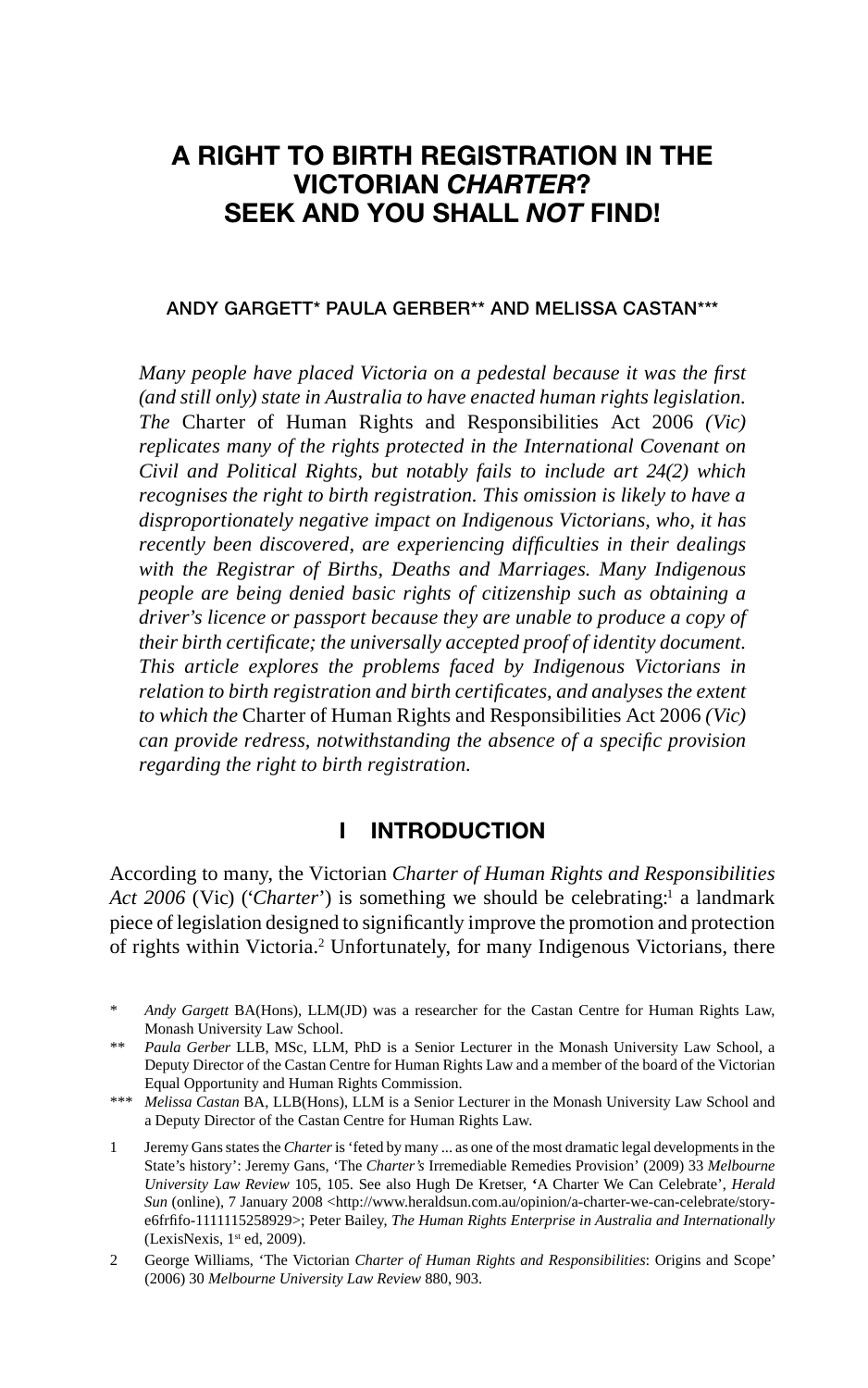is little cause for celebration. The *Charter* was intended to give domestic effect to the rights set out in the International Covenant on Civil and Political Rights ('ICCPR'), but due to an erroneous assumption made at the time of its drafting, a key provision of the ICCPR was excluded. Those seeking to find a replication of art 24(2) of the ICCPR (a right to birth registration) in the *Charter*, will find their search in vain. This article explores how the deliberate omission from the *Charter* of a right to birth registration is having a disproportionately negative impact on Indigenous Victorians.

In our society, a birth certificate is recognised as the most important document in establishing one's identity. Without a birth certificate, it is difficult, if not impossible, to exercise basic rights of citizenship, such as obtaining a driver's licence, opening a bank account and collecting social security.<sup>3</sup> The inability to obtain a birth certificate appears to be a widespread problem for many Indigenous Victorians, and it is quite likely that Indigenous Australians living in other states and territories are encountering similar problems.<sup>4</sup> There appear to be two principal causes of this problem; namely that the birth was never registered, or that the birth was registered but the person is unable to subsequently obtain a copy of their birth certificate.<sup>5</sup>

The authors begin by identifying the nature and extent of the birth registration problems being experienced by Indigenous Victorians. This includes a review of the current legislative and policy regime relating to birth registration and birth certificates. This is followed by an examination of how various sections of the *Charter* might provide some redress for Indigenous Victorians. To this end the authors have heeded Noel Pearson's words that '[p]eople in situations like ours<sup>6</sup> must make do with the tools which are on hand … They are limited tools and to optimise results we must use them wisely and skilfully'.7 The deliberate exclusion of a right to birth registration from the *Charter* is unfortunate, but not the end of the matter. Other rights in the *Charter* may help address the problem if they are employed 'wisely and skilfully'.<sup>8</sup> In particular, the authors propose that rights to recognition before the law, equality, non-discrimination, privacy, and the protection of children, can all potentially be engaged.

Due to the nature of the *Charter*, which is heavily reliant on comparative human rights jurisprudence, and its relative infancy, the authors utilise comparative jurisprudence to inform their analysis of the likely operation of the *Charter*.

<sup>3</sup> Joel Orenstein, 'The Difficulties Faced by Indigenous Victorians in Obtaining Formal Identification' (2008) 7(8) *Indigenous Law Bulletin* 14, 14.

<sup>4</sup> For example in 2005, 13 per cent of children born to Indigenous mothers in Australia did not have their births registered: Joel Orenstein, *Being Nobody* — *The Diffi culties Faced by Aboriginal Victorians in Obtaining Identification*, Orenstein Lawyers and Consultants <http://www.orenstein.com.au/ NACLC%20conf%20paper.pdf>.

<sup>5</sup> Paula Gerber, 'Making Indigenous Australians "Disappear": Problems Arising From our Birth Registration Systems' (2009) 34 *Alternative Law Journal* 157, 157.

<sup>6</sup> It should be noted that none of the authors are Indigenous.

<sup>7</sup> Noel Pearson, 'Aboriginal Law and Colonial Law Since Mabo' in Christine Fletcher (ed), *Aboriginal Self Determination in Australia* (Aboriginal Studies Press, 1994) 157–8.

<sup>8</sup> Ibid.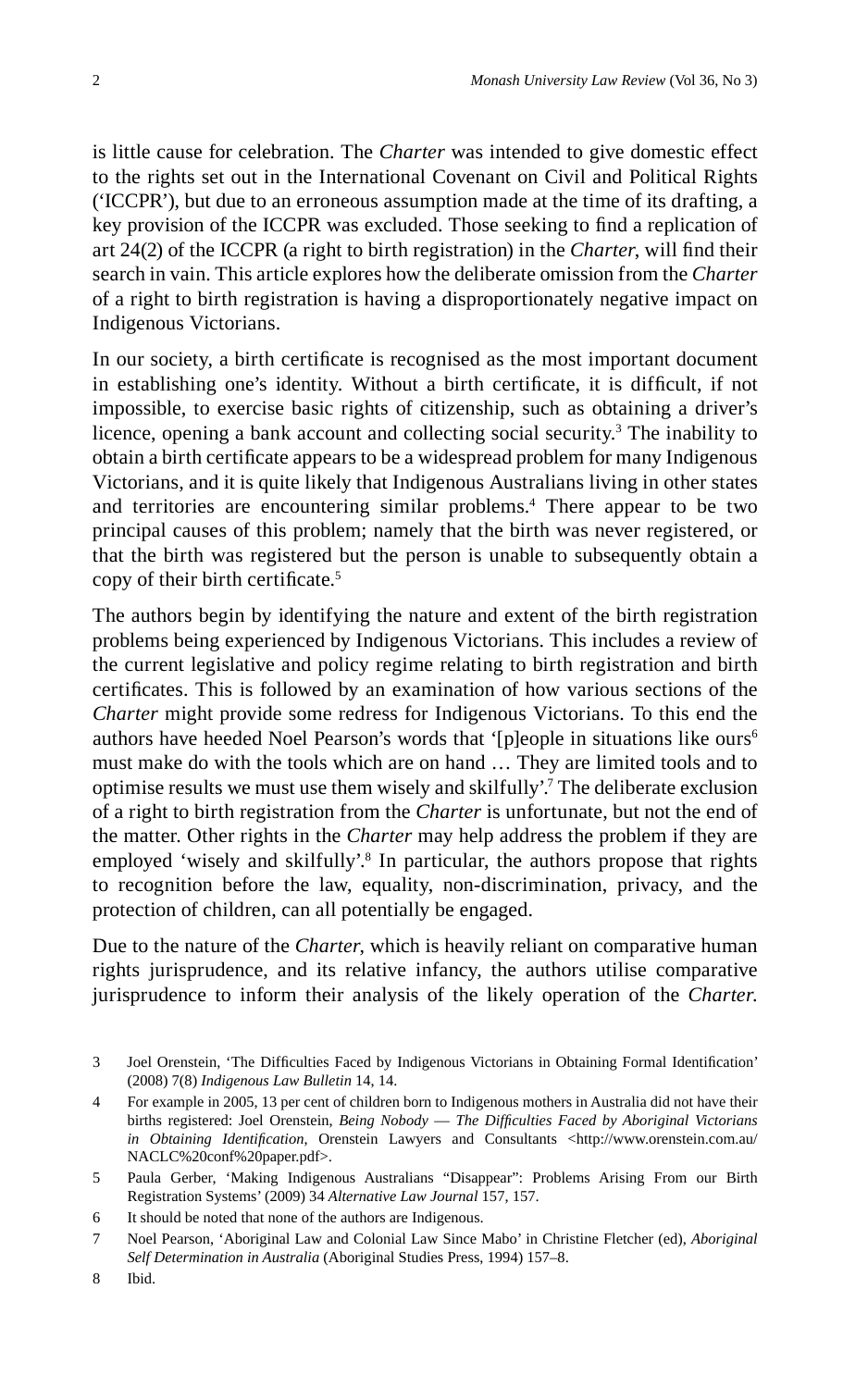Particular focus is given to the jurisprudence of the United Nations Human Rights Committee ('HRC') as the treaty body responsible for the monitoring and implementation of the ICCPR, the European Court of Human Rights ('ECtHR') and case law emerging in the United Kingdom from the *Human Rights Act 1994* (UK), which heavily influenced the drafting of the procedural elements of the Victorian *Charter*.

This article also examines how the *Charter* might impact on the policies and practices of the Victorian Registrar of Births, Deaths and Marriages ('BDM Registrar'). It is suggested that both the interpretative provision  $-$  s 32 of the *Charter* — and the obligations imposed on public authorities — s 38 of the *Charter* — could operate to require reform of the current regime. Given the remedial weaknesses of the *Charter*, it is suggested that non-litigious avenues are more likely to lead to successful reform of the BDM Registrar's practices relating to the provision of services to Indigenous Victorians. Non-litigious avenues for using the *Charter* to provoke change are explored below.

The article concludes with a discussion of the future of the *Charter* and recommends that the *Charter* be amended to include a right to birth registration and the right to instigate a stand alone court action for a breach of the *Charter*. It is also argued that the Victorian Equal Opportunity and Human Rights Commission ('VEOHRC') should use its educative mandate under s 41(d) of the *Charter* to provide training and raise awareness regarding the problem of lack of access to primary identification documentation experienced by Indigenous Victorians.

# **II BIRTH REGISTRATION AND BIRTH CERTIFICATES**

In February 2009, Victoria was devastated by the Black Saturday bushfires which resulted in the deaths of 173 people. The enormous loss of life and property (over 2000 homes were destroyed) was compounded by the widespread destruction of personal identification documents. The problems that bushfire victims faced accessing services without proof of identification were so significant that it prompted the Australian Prime Minister to comment in Parliament that:

When you meet personally the victims of this extraordinary disaster, the desperation is compounded for those who have lost every form of establishing who they are. It is something which, unless you have experienced it, is beyond imagining. It is not just the loss of memories and photos and entire family histories; it is the loss of certification of who you are and your legal personality.9

This lack of legal personality is something Indigenous people are all too familiar with. However, because it does not stem from a high profile, and undoubtedly

<sup>9</sup> Commonwealth, *Parliamentary Debates*, House of Representatives, 10 February 2009, 718 (Kevin Rudd, Prime Minister).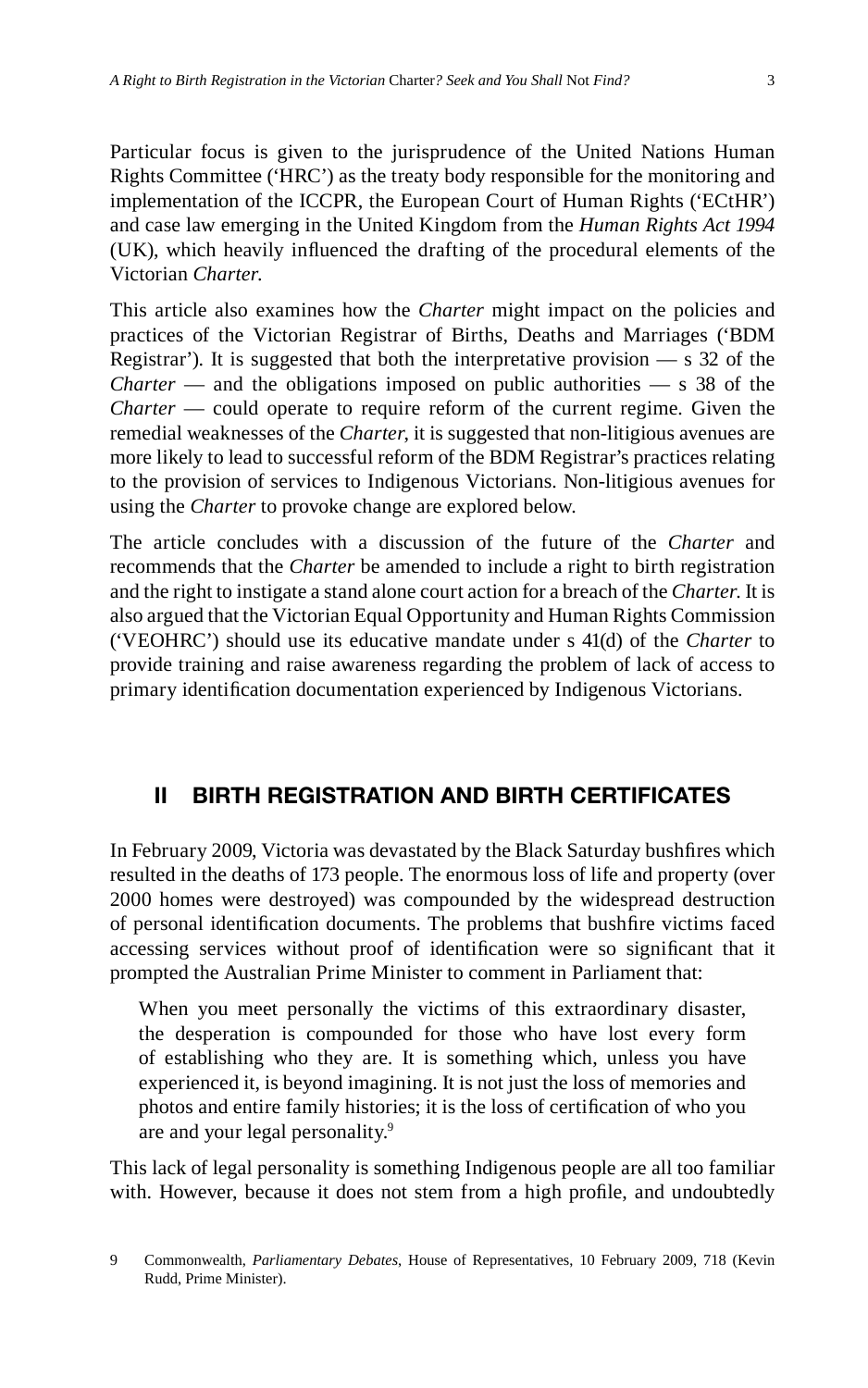tragic, natural disaster it has not captured the attention of the Prime Minister. Yet an inability to certify who you are, and the problems that flow from that, are a daily reality for many Indigenous Australians. The problems are a direct consequence of lack of access to birth registration and/or a birth certificate, and were exposed by an initiative to help Indigenous people get driver's licences. The East Gippsland Driver Education Program was established to address problems around unlicensed driving and other road safety problems within Indigenous communities.10 The initiative involved providing driver training and education to enable Indigenous people to acquire the skills necessary to obtain a driver's licence. Unfortunately, for many Indigenous people these efforts did not result in the desired outcome of obtaining a driver's licence, because they were unable to satisfy VicRoads' proof of identity requirements that are an integral part of obtaining a driver's licence. Indeed, it became apparent that the births of one in six of the program participants had never been registered, and 50 per cent of the participants did not have a birth certificate.<sup>11</sup>

Attempts to acquire birth certificates for these people proved extremely difficult due to the onerous and inflexible requirements administered by the BDM Registrar, pursuant to the *Births, Deaths and Marriages Registration Act 1996*  $(Vic)$  (*'BDM Act'*). Two prerequisites to obtaining a birth certificate are particularly problematic, namely: (a) the payment of a fee; and (b) providing satisfactory proof of identity documents. These difficulties are created by the highly bureaucratic process for the registration of births, and the issue of certificates. The purpose of the *BDM Act* is 'to provide for the registration of births ... in Victoria'.12 When a child is born the responsible person<sup>13</sup> must give notice of the birth to the BDM Registrar.14 A birth registration statement must be subsequently lodged by the parents with the BDM Registrar as registration is not automatic on notification.<sup>15</sup> A birth certificate is also not supplied automatically on registration, but involves the completion a separate application and payment of a prescribed fee.<sup>16</sup>

The BDM Registrar is empowered in appropriate cases to remit the whole or part of the fee.17 However, preliminary indications are that the BDM Registrar rarely exercises her discretion to waive fees for Indigenous applicants.18 The prescribed fee is currently \$27.80.19 While this amount may appear to be fairly modest, it

- 10 East Gippsland Shire Council, *Gippsland East Driver Education Project* (23 December 2009) <http:// www.egipps.vic.gov.au/Files/GEADEP.pdf>.
- 11 Gippsland Community Legal Service, *Koori ID Project* (2008) (Copy on file with authors).
- 12 *Births Deaths and Marriages Registration Act 2006* (Vic) s 1 ('*BDM Act*').
- 13 A responsible person if a child is born in a hospital or brought to a hospital within 24 hours of birth is the CEO of the hospital, if otherwise the doctor or midwife present, or if no doctor or midwife was present any other person in attendance at the birth: ibid s 12(6).

- 15 Ibid ss 14–15.
- 16 Ibid s 46.
- 17 Ibid s 49.
- 18 Gerber, 'Making Indigenous Australians "Disappear"', above n 5, 158.
- 19 Victorian Registry of Birth Deaths and Marriages, *Application for a Victorian Birth Certificate* (8 May 2011) Department of Justice <http://online.justice.vic.gov.au/CA256902000FE154/Lookup/ BDMApplication\_Forms/\$fi le/Birth\_App.pdf>.

<sup>14</sup> Ibid s 12.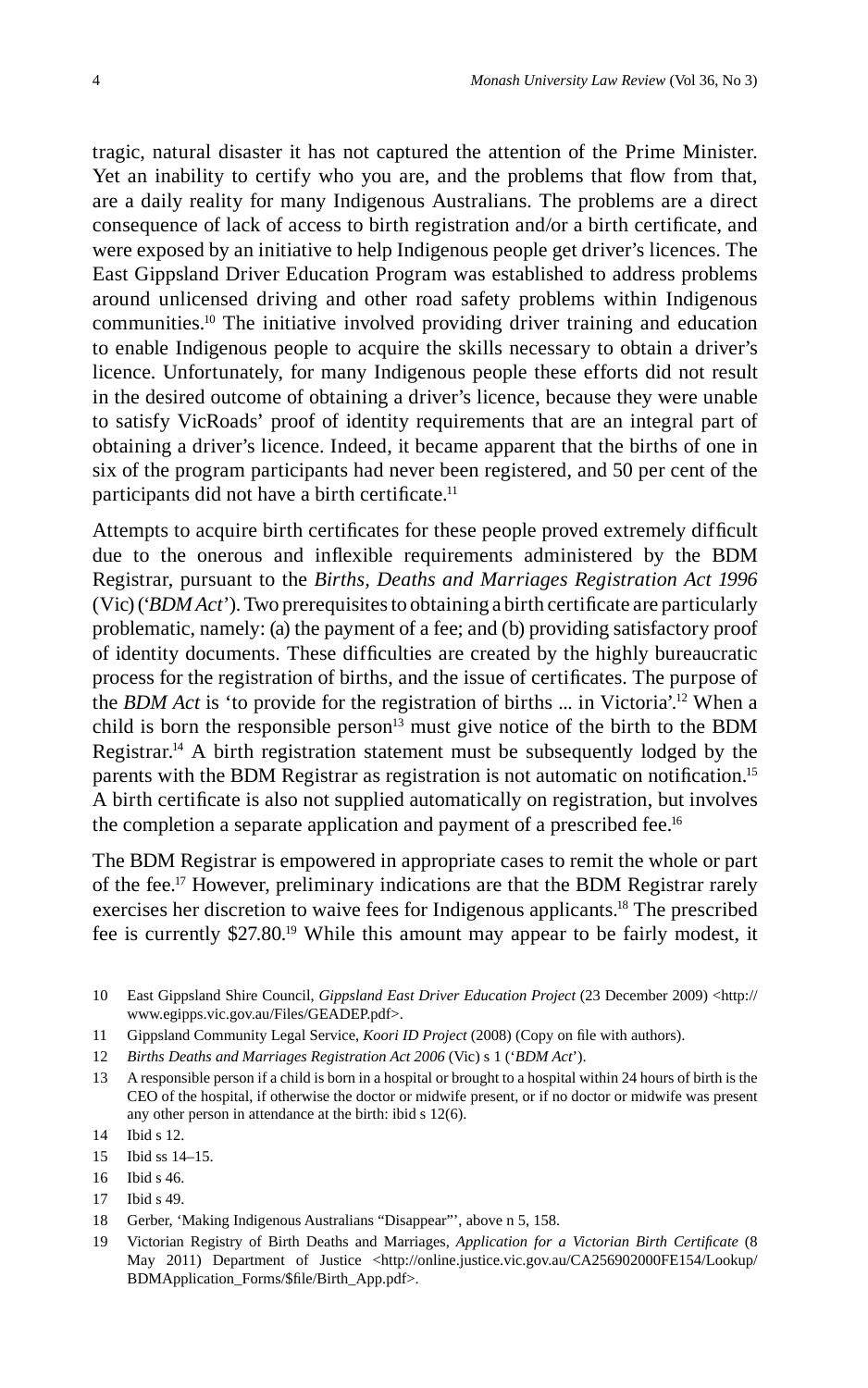is proving economically prohibitive for many Indigenous parents seeking to obtain a birth certificate for their child at registration. It also prohibits subsequent applications for birth certificates later in life, especially when a parent may be seeking birth certificates for several children at the same time.

Although the BDM Registrar has shown a disinclination to waive fees for Indigenous applicants who struggle to find spare cash to meet this charge, she did issue a blanket waiver of all fees for survivors of the Black Saturday bushfires, regardless of their financial position.<sup>20</sup> It is unfortunate that it appears to take a tragic natural disaster before the BDM Registrar is willing to be flexible regarding the fees charged for obtaining a copy of one's birth certificate.

If a person seeks to obtain a birth certificate after the time of registration, BDM Registrar policy dictates that three separate documents establishing identity must be supplied.<sup>21</sup> This current proof of identity requirement also operates as an impediment to Indigenous Victorians obtaining a copy of their birth certificate. Many of the forms of identification required by the Registrar can only be obtained by a person who already has a birth certificate, for example a driver's licence and passport. This creates a 'vicious circle' where a birth certificate will not be provided by the BDM Registrar because a person cannot produce the necessary identification, identification which can only be obtained with a birth certificate.<sup>22</sup> Furthermore, the identification documents required by the BDM Registrar must include at least one document with the applicant's current address, for example a rate notice or utility bill.<sup>23</sup> This is effectively a barrier to a young person who has not yet established their own residence, and also prevents people experiencing homelessness from obtaining a copy of their birth certificate. The BDM Registrar has thus far refused to accept the form of identification most readily available to Indigenous people, namely, proof of Aboriginality documentation.24

The office of the BDM Registrar is located in Melbourne; consequently Indigenous people living outside of the state capital must apply by mail or internet. The BDM Registrar requires that for all applications not made in person at the Melbourne Registry office, the identity documents must be certified by a police officer. This requirement is problematic given the widely recognised dysfunctional relationship between some Indigenous people and the police.<sup>25</sup> There seems to be

- 20 Victorian Registry of Birth Deaths and Marriages, *Bushfi res February 2009 Application for a Replacement Birth, Marriage or Change of Name Certificate* (24 December 2009) Department of Justice <http://online.justice.vic.gov.au/CA256902000FE154/Lookup/BDMApplication\_Forms/\$file/ Form%20Bushfire09.pdf>.
- 21 *BDM Act* s 47 confers the power of the Registrar to maintain written policies for the access of the register including the issue of certificates. It is this policy that prescribes the identification requirements. For the proof of identity policy for a birth certificate application see Victorian Registry of Birth Deaths and Marriages, *Application for Victorian Birth Certificate*, above n 19.
- 22 Paula Gerber, 'Making Visible the Problem of Invisibility' (2009) 83(10) *Law Institute Journal* 52, 54.
- 23 Victorian Registry of Birth Deaths and Marriages, *Application for Victorian Birth Certificate*, above n 19.
- 24 This constitutes a signed document bearing the seal of an Aboriginal organisation: Orenstein, *Being Nobody*, above n 4.
- 25 See generally Chris Cunneen, *Confl ict, Politics and Crime: Aboriginal Communities and the Police* (Allen & Unwin, 1st ed, 2001).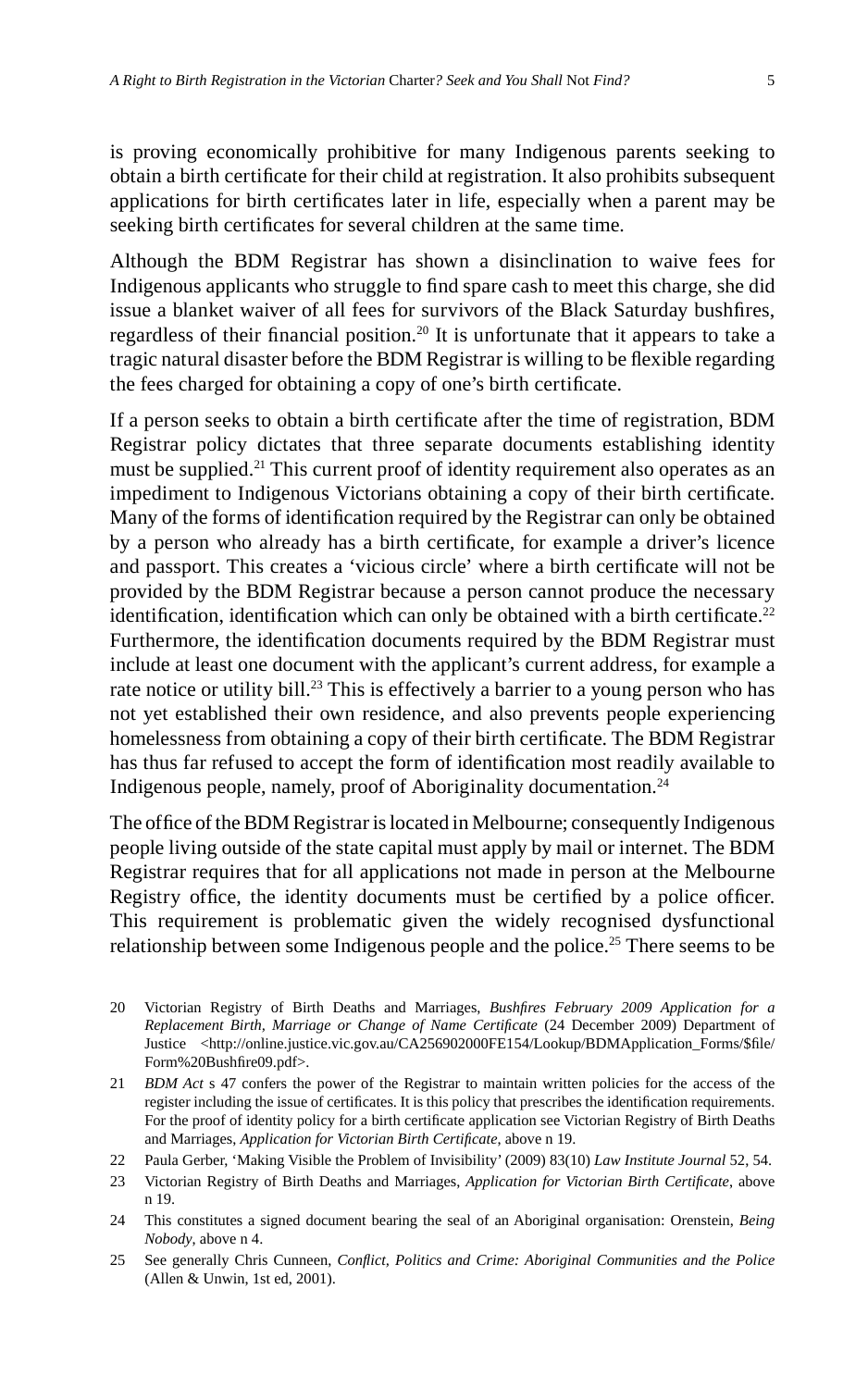no reasonable explanation why lawyers and others who are recognised as being fit and proper persons to witness affidavits and other legal instruments could not also be authorised to certify copies of identification documents for the BDM Registrar's purposes.

The inflexibility of BDM Registrar policy that confronts Indigenous people fighting against what Prime Minister Rudd described as 'beyond imagining' the loss of legal certification of identity — can be juxtaposed with the flexible practices that the BDM Registrar adopted when the survivors of the Black Saturday bushfires were confronted with the same problem of not being able to prove their identity. Not only were all fees automatically waived, but bushfire victims were required to provide only minimal information, and no proof of identity documents. A separate form was developed for bushfire victims seeking a copy of their birth certificate, on which applicants merely had to write their driver's licence number, passport number or Medicare number on the form, *if* they had such information.<sup>26</sup> Applicants had to declare that the information provided by them was true and correct, and that they understood that giving false and misleading information was a serious offence.<sup>27</sup> The authors cannot think of any plausible reason why survivors of the Black Saturday bushfire are treated so differently to Indigenous Victorians, when both are faced with the same problem of not being able to prove their identity.

## **III THE VICTORIAN** *CHARTER*

The overriding purpose of the *Charter* is to protect and promote human rights in Victoria.28 As noted by Walters and McGregor:

the Charter creates a system of checks and balances addressing the protection of human rights in relation to the interpretation of all existing Victorian legislation, the drafting of new legislation and the decision making processes of Victorian public authorities.<sup>29</sup>

The *Charter* is the first instrument that expressly protects human rights in an Australian state.<sup>30</sup> In *Tomasevic v Travaglini*,<sup>31</sup> Bell J suggested the adoption and usage of the term *Charter* to describe the legislation 'serves to emphasise its historic significance<sup>'.32</sup> The *Charter* 'marks a decisive departure in Victoria from the long-held notion that the best protection for human rights is the good sense of

27 Gerber, 'Problem of Invisibility', above n 22, 55.

<sup>26</sup> Victorian Registry of Birth Deaths and Marriages, *Bushfi res February 2009 Application*, above n 20.

<sup>28</sup> *Charter of Human Rights and Responsibilities Act 2006* (Vic) s 1 ('*Charter*').

<sup>29</sup> Brian Walters and Simon McGregor, 'The Charter of Human Rights and Responsibilities: A Practitioner's Guide' (Paper presented to Victorian Bar, 10 August 2007) [13] <http://www.hrlrc.org.au/ fi les/MGRXS16G5E/Walters%20-%20Guide%20to%20Charter.pdf>.

<sup>30</sup> The *Charter* is Australia's second human rights instrument following the *Human Rights Act 2004* (ACT).

<sup>31</sup> *Tomasevic v Travaglini* (2007) 17 VR 100.

<sup>32</sup> Ibid 113.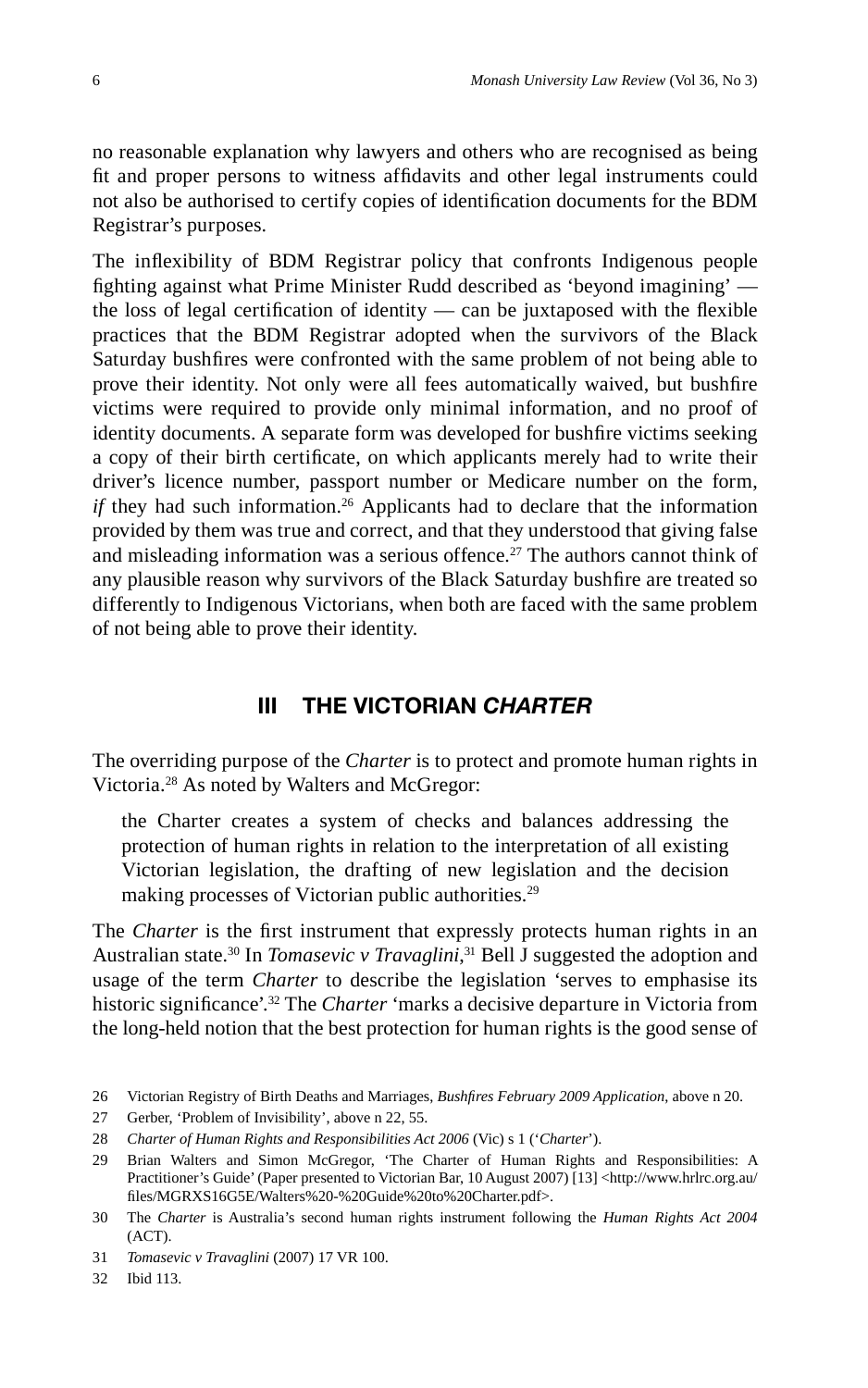our parliamentary representatives, as constrained by the doctrine of responsible government, and the common law as applied by the judiciary'.33 In this regard, a Charter of rights is conceived to assist in the creation of a more pluralistic democratic society as it operates to nullify the excesses of 'majoritarianism' that can result in violations of the human rights of the weak and vulnerable. The linkage between the *Charter* and the democratic institutions of the state was recognised in the Second Reading Speech:

This bill further strengthens our democratic institutions ... The bill will promote better government, by requiring government laws, polices and decisions to take into account civil and political rights ...<sup>34</sup> This will help us become a more tolerant society, one which respects diversity and the basic dignity of all.35

The structure and operation of the *Charter* is based on the dialogue model of rights protection as seen in the *Human Rights Act 2004* (ACT), *Human Rights Act 1998* (UK) ('HRA'), and the *New Zealand Bill of Rights Act 1990* (NZ). These Acts can be distinguished from the US style Bill of Rights, as they do not give the court the power to strike out legislation that is found to be inconsistent with human rights, and therefore under the *Charter*, parliamentary supremacy is retained.

# **A** *Limitation Clause*

In enacting the *Charter*, Parliament intended that no rights were absolute and they must be balanced against each other, and against other competing interests in society.<sup>36</sup> Section  $7(2)$  gives effect to this intention. It is central to the operation of the *Charter*, and establishes a general limitation clause on all *Charter* rights. In this regard the *Charter* departs from the HRA which does not contain a general limitation clause. Section 7 establishes two criteria for permissible limitations of all *Charter* rights. First, the limitation, or interference, must be lawful. Second, it must be demonstrably justified as a reasonable limit in a free and democratic society. A lawful interference is one required by positive law and expressed in precise and specific language.<sup>37</sup> The *BDM Act* does not precisely and specifically limit any *Charter* rights, and therefore cannot be engaged to justify a limitation. Section 7(2)(a)–(e) of the *Charter* sets out a non-exhaustive list of factors to be considered for the second criteria: demonstrably justified as a reasonable limit in a free and democratic society. It is generally accepted that this gives rise to a proportionality test.<sup>38</sup> Further, this element is a codification of the criteria adopted in comparative jurisprudence in making proportionality the test when considering

<sup>33</sup> Alistair Pound and Kylie Evans, *An Annotated Guide to The Victorian Charter of Human Rights and Responsibilities* (Lawbook Co, 2008) 1.

<sup>34</sup> As the *Charter* currently stands it only offers protection for civil and political rights.

<sup>35</sup> Victoria, *Parliamentary Debates*, Legislative Assembly, 4 May 2006, 1289–95 (Rob Hulls, Attorney-General).

<sup>36</sup> Explanatory Memorandum, Charter of Human Rights and Responsibilities Bill 2006 (Vic) 8.

<sup>37</sup> *Sunday Times v United Kingdom* (1979) 2 EHRR 245, [49].

<sup>38</sup> Pound and Evans, above n 33.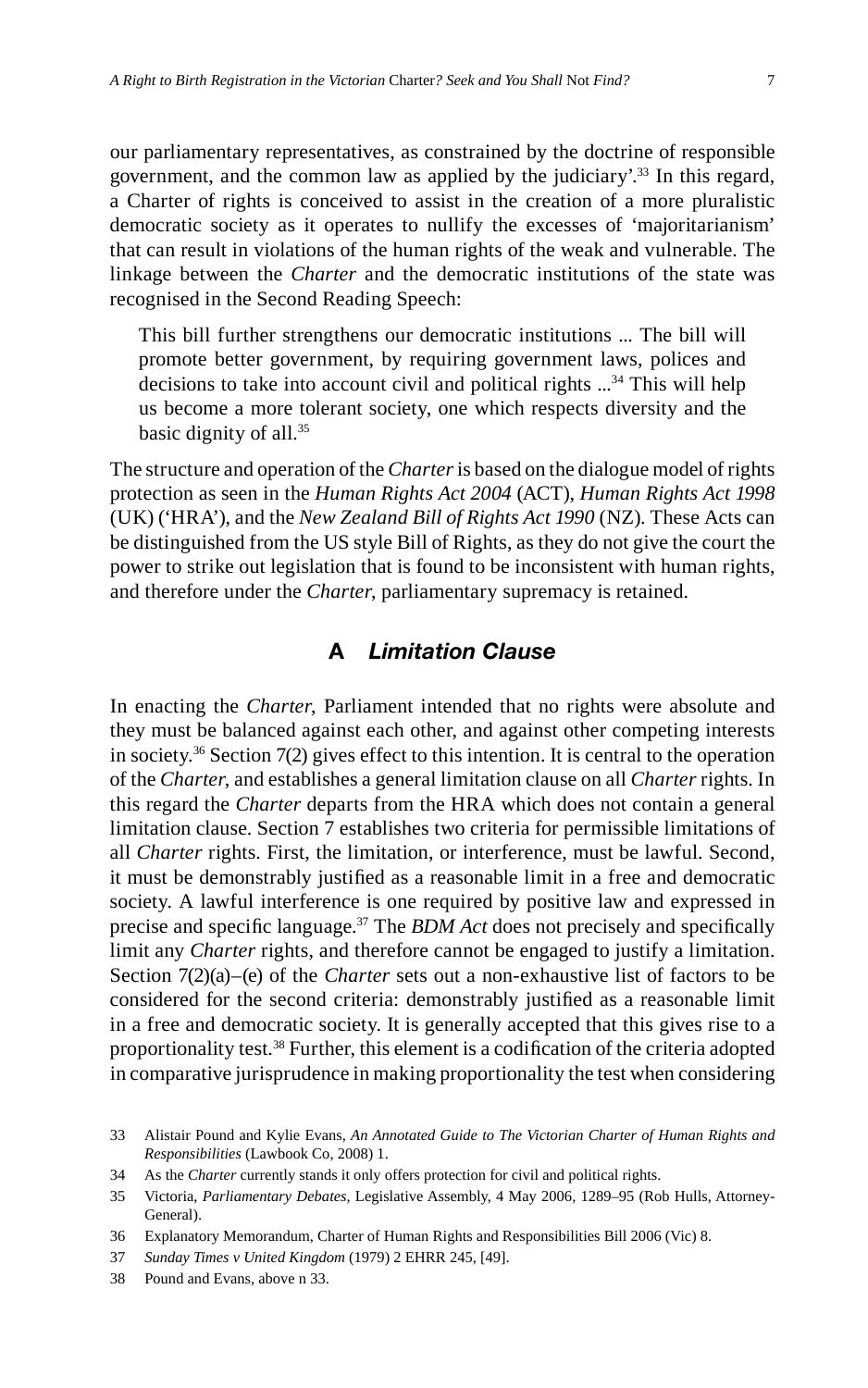a limitation of rights.39 It is beyond the scope of this article to consider the full implications of this limitation clause. A few points should, however, be noted. It is suggested that rights like privacy that have an internal limitation should not be read as containing a limitation additional to that set out in s  $7(2).40$  Further, it is recommended that the operation of the limitation provision is to balance individual rights with other *Charter* rights and society more generally. It is difficult to envisage a situation, in which a person's right to recognition before the law with which the authors assert flows from birth registration and a birth certificate, could be reasonably limited.

#### **B** *Comparative Jurisprudence*

In the last twenty years, Australian courts have increasingly relied upon human rights law to inform the development of domestic jurisprudence.<sup>41</sup> It is an acceptable cannon of statutory interpretation that courts can use international human rights law to assist in the interpretation of any ambiguities within statutory provisions.42 Of course, there are limits, and international human rights law is only relevant to inform interpretation of existing legislation or common law rights, and does not create any freestanding rights.43 In *Royal Women's Hospital v Medical Practitioners Board of Victoria*, 44 the President of the Victorian Supreme Court of Appeal, Maxwell P, urged practitioners to utilise international human rights law. His Honour emphasised the following points:

- 1. The court will encourage practitioners to develop human rightsbased arguments where relevant to a question in the proceeding.
- 2. Practitioners should be alert to the availability of such arguments, and should not be hesitant to advance them where relevant.
- 3. Since the development of an Australian jurisprudence drawing on international human rights law is in its early stages, further progress will necessarily involve judges and practitioners working together to develop a common expertise.45

45 Ibid 38.

<sup>39</sup> Ibid.

<sup>40</sup> Ibid.

<sup>41</sup> See, eg, *Minister for Immigration and Ethnic Affairs v Teoh* (1995) 183 CLR 273; *Dow Jones & Co Inc v Gutnick* (2002) 210 CLR 575, 626. It should be noted that some members of the High Court have cast doubt over the correctness of the decision in *Minister for Immigration and Ethnic Affairs v Teoh* (1995) 183 CLR 273: see *Re Minister for Immigration and Multicultural Affairs; Ex parte Lam* (2003) 214 CLR 1.

<sup>42</sup> See *John Fairfax Publications Pty Ltd v Doe* (1995) 37 NSWLR 81, 89–90 (Gleeson CJ), 97–8 (Kirby P).

<sup>43</sup> See, eg, *Collins v State of SA* (1999) 74 SASR 200, where it was held that the practice of 'double bunking' in prisons was deemed a violation of art 10 of the ICCPR but this did not give rise to a cause of action in South Australia.

<sup>44 (2006) 15</sup> VR 22.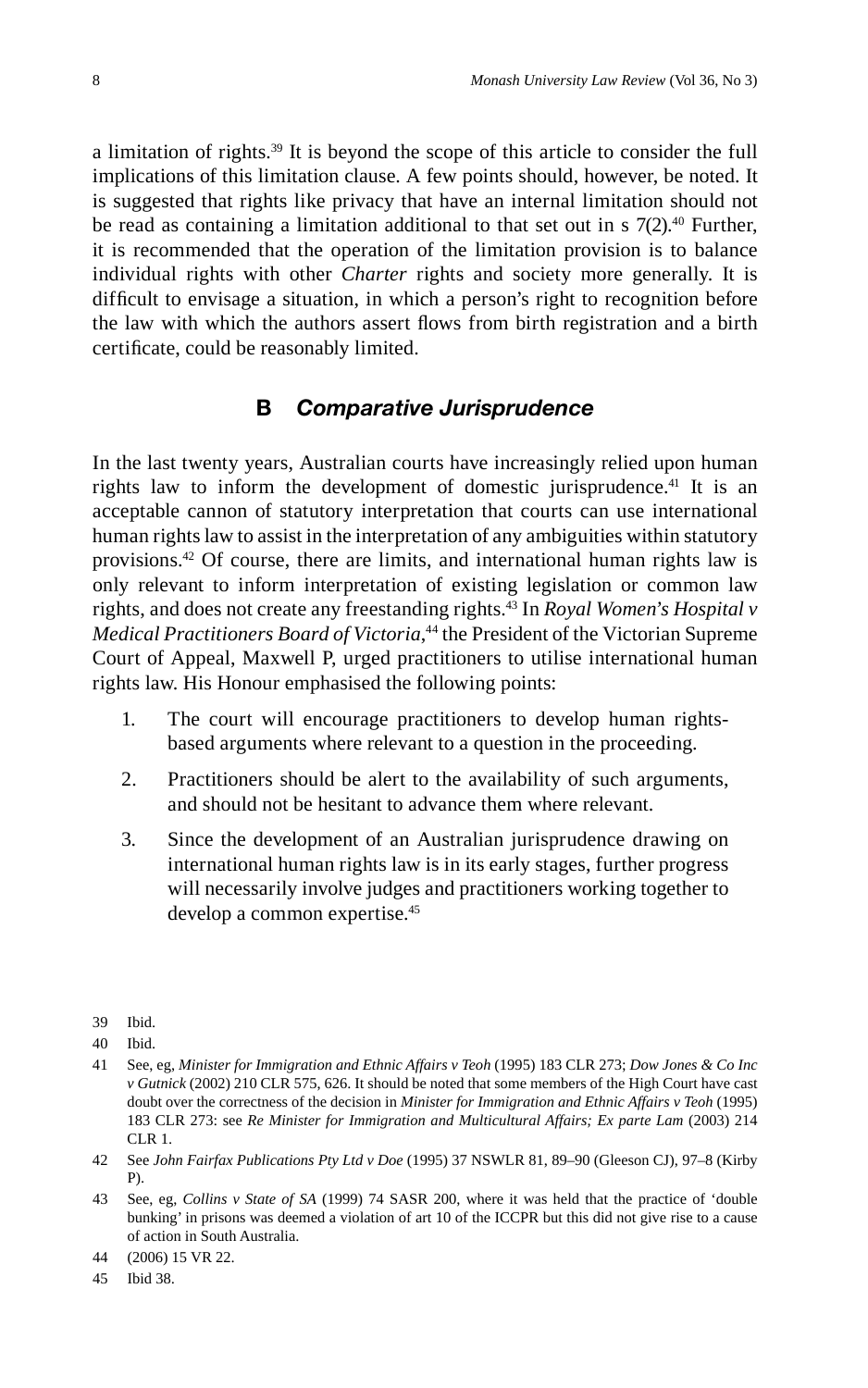Interestingly these comments were made prior to the enactment of the *Charter*, and arguably, the *Charter* has made this call for greater use of international human rights jurisprudence even more compelling.

Part 2 of the *Charter* sets out the rights to be protected, and are based on those in the ICCPR.46 The *Charter* was enacted against the backdrop of comparative human rights law, and 'although the *Charter*'s ambit is wide, the mechanisms introduced therein are not internationally novel, and most of the rights have been the subject of considerable international jurisprudence'.47 The ICCPR provided the foundation for the rights included in the *Charter*, while the European Convention of Human Rights ('ECHR'), and the HRA, were also influential. Section 32(2) of the *Charter* specifically states that the interpretation of *Charter* rights may be informed by international law and judgments of domestic, foreign and international courts and tribunals.<sup>48</sup> Consequently, comparative jurisprudence will be influential in giving effect to the *Charter*. This has been affirmed in early *Charter* cases.<sup>49</sup> However, comparative jurisprudence is persuasive only; it neither binds courts nor obliges judges to consider it.<sup>50</sup>

#### **C** *Birth Registration and the* **Charter**

The actual drafting of the text of the *Charter* was largely guided by the model Bill recommended in the Community Consultation Committee's Report.<sup>51</sup> In that report, the Committee commented on the right to birth registration as protected under ICCPR art 24(2):

The Committee has not included ... the right to birth registration and to a name. While these rights were more relevant in the post-World War II context in which the ICCPR was drafted, they are less relevant for inclusion in a modern Victorian *Charter*. 52

As a consequence of this recommendation the right to birth registration was omitted from the *Charter*. 53 Whilst it is axiomatic that the majority of Victorians have their births registered and appear to encounter no problems obtaining a birth certificate, the same does not hold true for many Indigenous people. The

47 Walters and McGregor, above n 29, [13].

- 49 See *Kracke v Mental Health Review Board* [2009] VCAT 646 (23 April 2009) [30] (Bell J) ('*Kracke*'); *Lifestyle Communities Ltd (No 3) (Anti-Discrimination)* [2009] VCAT 1869 (22 September 2009) (Bell J) ('*Lifestyle Communities*').
- 50 *Charter* s 32(2) uses the term may rather than must.
- 51 *Kracke* [2009] VCAT 646 (23 April 2009) (Bell J).
- 52 Victorian Department of Justice, *Rights, Responsibilities and Respect: The Report of the Human Rights Consultation Committee* (2005) 45.
- 53 For discussion on the omission of other rights from the *Charter* that are particularly relevant to Indigenous Victorians see: Melissa Castan and David Yarrow, 'A Charter of (Some) Rights … For Some?' (2006) 31 *Alternative Law Journal* 132.

<sup>46</sup> Pound and Evans, above n 33; Julie Debeljak, 'Mission Impossible: "Possible" Interpretations Under the Victorian Charter and Their Impact on Parliamentary Sovereignty and Dialogue' in M Smith (ed), *Human Rights 2006: The Year in Review* (Castan Centre for Human Rights Law, 2007).

<sup>48</sup> *Charter* s 32(2).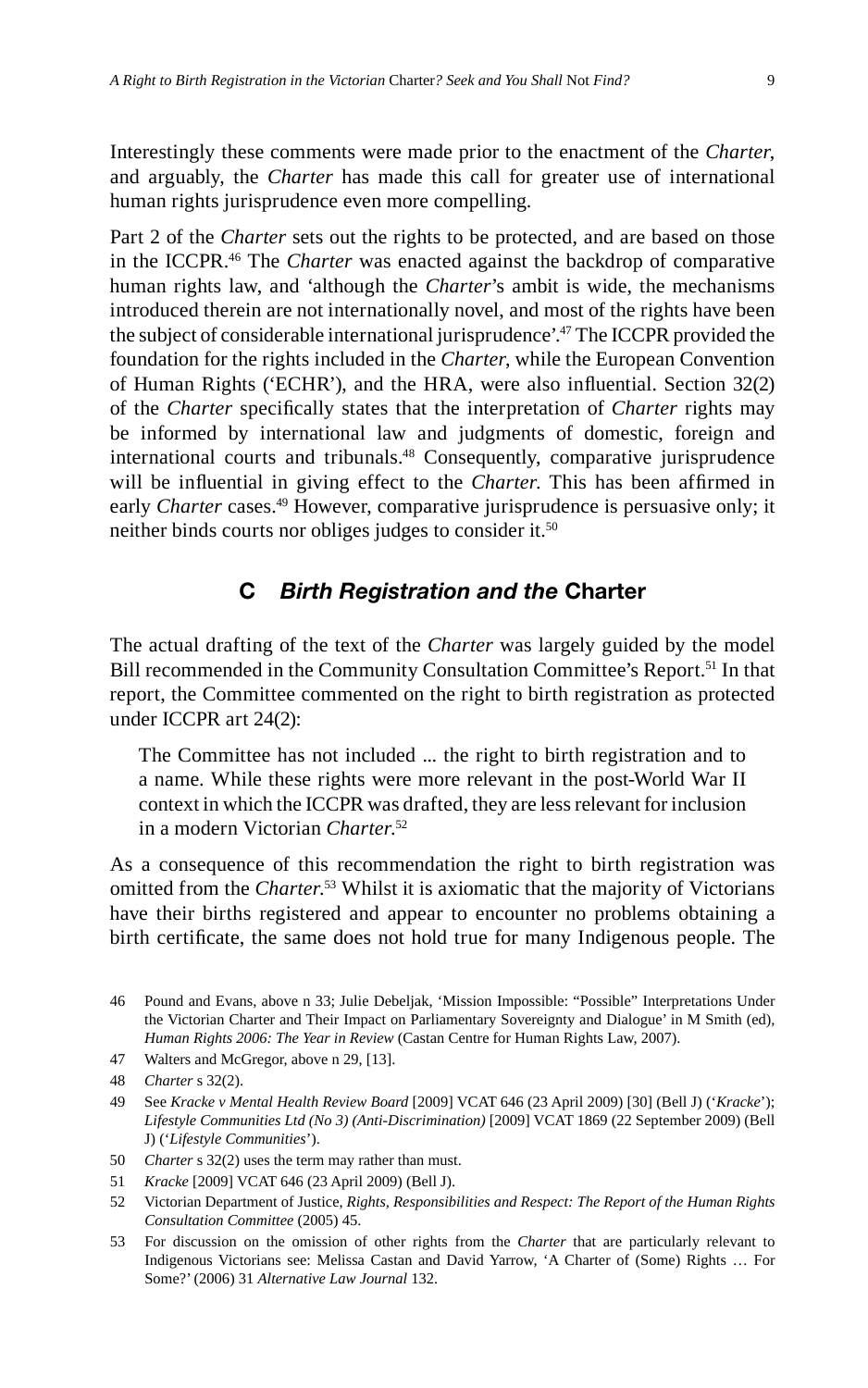*Charter* is intended to protect the human rights of all Victorians.<sup>54</sup> The right to birth registration was not left out of the *Charter* because it is not important to the Victorian community, but rather because it was wrongly assumed to not be an issue in 21<sup>st</sup> century Victoria.

The omission reveals a complete lack of awareness of the birth registration problems experienced by Indigenous Victorians, and is a serious 'error of judgment, to the detriment of the Indigenous population' of Victoria.55 The current situation faced by many Indigenous Victorians potentially gives rise to a tenable claim of a violation of art 24(2) of the ICCPR.56 It follows, that if the *Charter* had replicated art 24(2), it would have been a very useful tool in addressing the issue. In particular, it could have been used to inform the administration of policy, and potential law and regulatory reform relating to birth registration and birth certificates. Despite this omission, the authors assert that there are other rights in the *Charter* which may assist in redressing the problems some Indigenous Victorians face when trying to get a birth certificate.

## **IV THE ENGAGEMENT OF OTHER** *CHARTER* **RIGHTS**

#### **A** *Generous Interpretation*

Before examining other *Charter* rights, it is worth noting that the rights in the *Charter* are to be given a broad, purpose based, interpretation. This reflects the approach adopted by the ECtHR and the UK courts. In their seminal text, Beatson et al suggest that a broad interpretation of rights is 'one of the most significant' overriding interpretative principles of the Convention. Rights must be interpreted in a 'manner that makes them "practical and effective" rather than "theoretical and illusory"'.57 Consequently, a narrow legalistic interpretation of rights has been avoided in preference to a board purposive approach.<sup>58</sup> Bell J's leading judgement in *Kracke v Mental Health Review Board* ('*Kracke*')59 indicated approval of this view:

<sup>54</sup> See Victoria, *Parliamentary Debates*, Legislative Assembly, 4 May 2006, 1289–95 (Rob Hulls, Attorney-General).

<sup>55</sup> Gerber, 'Making Indigenous Australians "Disappear"', above n 5, 161.

<sup>56</sup> This provision does not include a specific reference to a right to a birth certificate. However, an analysis of Concluding Observations from both the HRC and the Committee on the Rights of the Child suggest that a right to obtain a birth certificate is implicit in the right to birth registration: see, eg, Human Rights Committee, *Concluding Observations on Ireland*, 93rd sess, UN Doc CCPR/C/IRL/CO/3 (30 July 2008) para 8; Human Rights Committee, *Concluding Observations on Bosnia and Herzegovina*, 88<sup>th</sup> sess, UN Doc CCPR/C/BIH/CO/1 (22 November 2006) para 22; Human Rights Committee, *Concluding Observations on Thailand, 84<sup>th</sup> sess, UN Doc CCPR/CO/84/THA (8 July 2005) para 22.* 

<sup>57</sup> Jack Beatson et al, *Human Rights: Judicial Protection in the United Kingdom* (Sweet & Maxwell, 2008) 135.

<sup>58</sup> See *Sauve v Canada (Chief Electoral Offi cer)* [2002] 3 SCR 519 [11].

<sup>59 [2009]</sup> VCAT 646 (23 April 2009) (Bell J).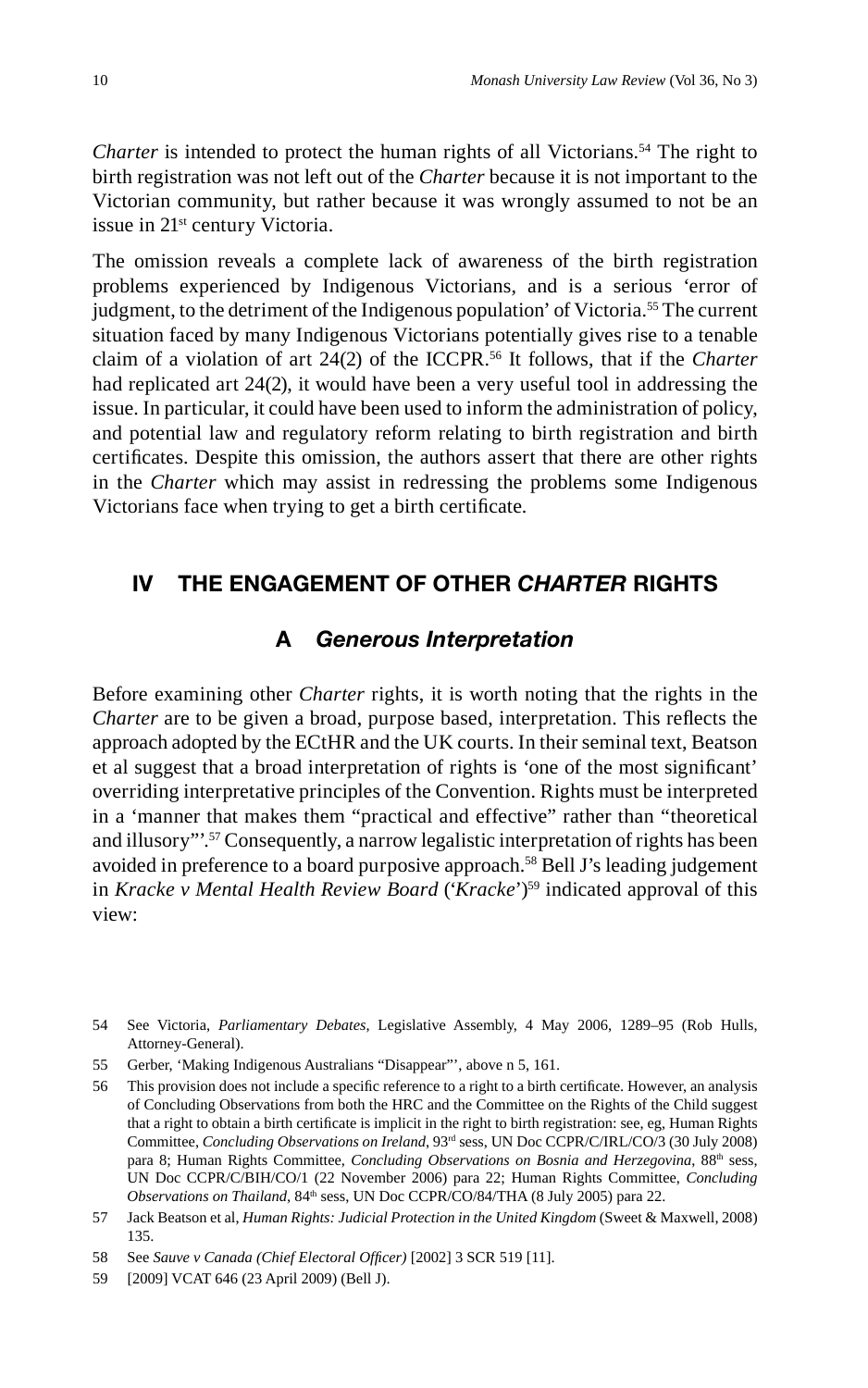As Lord Wilberforce put it in *Minister of Home Affairs v Fisher*, 60 human rights drafting uses a 'broad and ample style which lays down principles of width and generality'. This requires a generous interpretation, one that avoids 'the austerity of tabulated legalism', suitable to give to individuals the full measure of the fundamental rights and freedoms referred to.<sup>61</sup>

It is important to keep this principle at the forefront when examining the extent to which rights within the *Charter* can be engaged to address the birth registration and birth certificate problems encountered by Indigenous Victorians.

# **B** *Recognition Before the Law*

The inability to obtain proof of identity documentation creates a problem of legal identity; without this essential documentation Indigenous people can be impeded from acting as a legal personality. Section 8(1) of the *Charter* provides that 'every person has the right to recognition as a person before the law'.62 It is modelled on art 16 of the ICCPR. Nowak suggests:

The right of each newborn child to immediate registration ... in a state register of births is closely related to the right to his or her identity, which follows from the protection of privacy and the right to recognition before the law guaranteed by article 16. Only by registration is it guaranteed that the existence of a new born child is legally recognized.<sup>63</sup>

There is no equivalent provision in the ECHR, and the minimal HRC jurisprudence does not provide significant guidance.<sup>64</sup> However, the HRC's General Comment on the non-discrimination of women provides, in relation to art 16, that State Parties must take measures to eradicate laws and policies that inhibit women from functioning as full legal persons.<sup>65</sup> Nowak argues that without the right of legal personality, people could be 'derided as a mere legal object'.66 He suggests that without the recognition of this right, a person could be deprived of all other rights, including the right to life. He cited two disturbing examples where non-recognition of legal personality resulted in further rights violations, namely the extreme treatment of Jews in Nazi Germany, and black people during the Apartheid regime in South Africa.<sup>67</sup> The authors suggest that the lack of proof of identity many Indigenous Victorians experience because of their inability to obtain a birth certificate equates to a lack of legal recognition

67 Ibid.

<sup>60 [1980]</sup> AC 319, 328.

<sup>61</sup> *Kracke* [2009] VCAT 646 (23 April 2009) [30] (Bell J).

<sup>62</sup> *Charter* s 8(1).

<sup>63</sup> Manfred Nowak, *UN Covenant on Civil and Political Rights: CCPR Commentary* (NP Engel, 2nd ed, 2005) 559–60.

<sup>64</sup> Sarah Joseph, Jenny Schultz and Melissa Castan, *The International Covenant on Civil and Political Rights: Cases, Materials and Commentary* (Oxford University Press, 2nd ed, 2004).

<sup>65</sup> Human Rights Committee, *General Comment No 28: Equality of Rights between Men and Women (Article 3)*, UN Doc CCPR/C/21/Rev.1/Add.10 (29 March 2000) para 19.

<sup>66</sup> Nowak, above n 63, 369.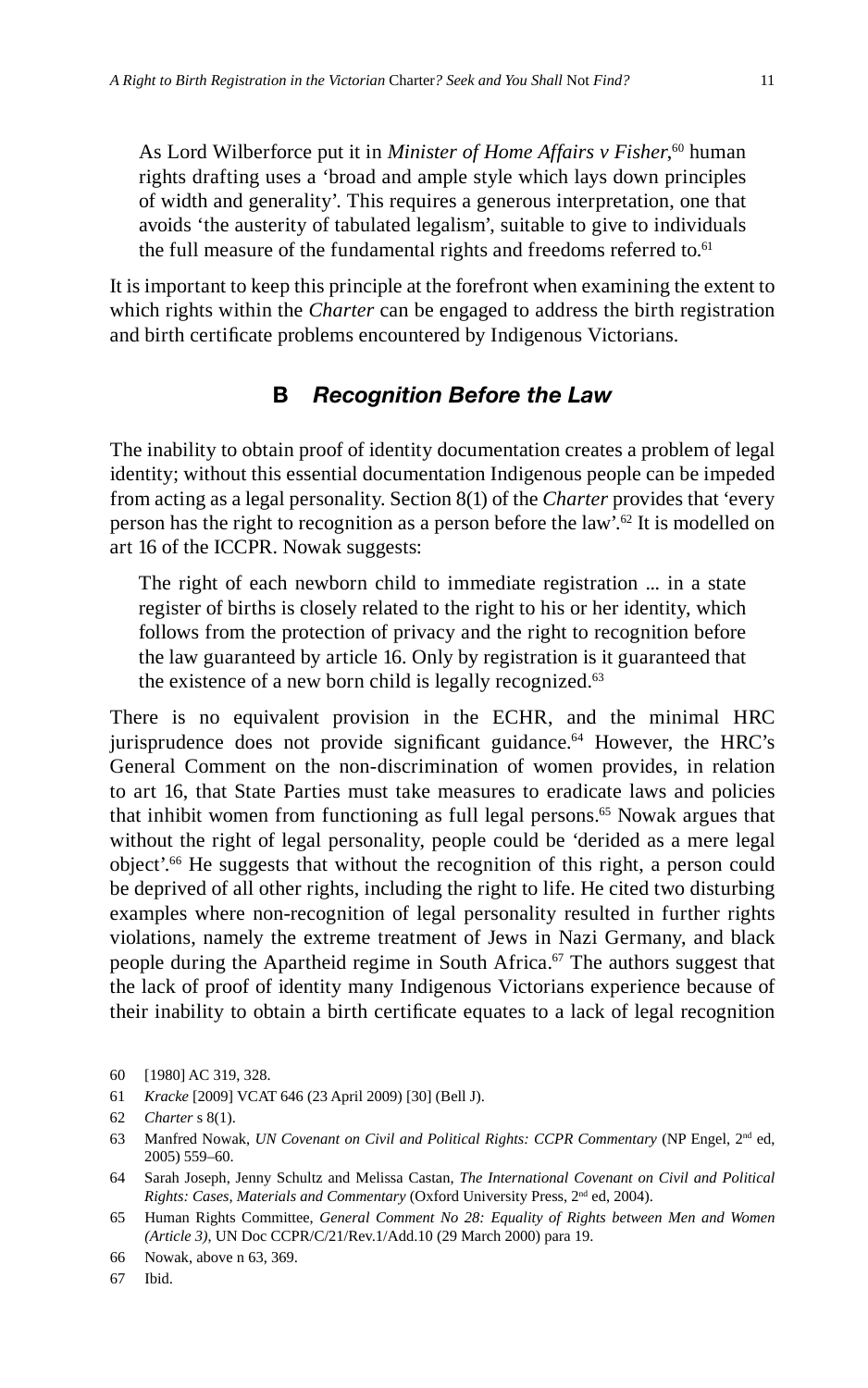as a person and therefore constitutes a violation of this right. Non-registration equates to non-recognition of a person before the law. A birth certificate is the primary documentary evidence of a person's recognition before the law.68 The BDM Registrar's inflexible policies, that prevent some Indigenous Victorians from obtaining a birth certificate, amount to possible violations of  $s \ 8(1)$  of the *Charter*. Unfortunately, the jurisprudence on this right is underdeveloped and has never been comprehensively tested. Thus, the strength of this argument is weakened by lack of precedent.<sup>69</sup>

#### **C** *Equality and Non-Discrimination*

Because it appears that Indigenous Victorians are experiencing problems with the birth registration system in significantly greater numbers than the rest of the population, it is appropriate to consider the provisions of the *Charter* relating to equality and non-discrimination. Section 8(2) of the *Charter* is modelled on art 2(1) of the ICCPR and states that 'every person has the right to enjoy his or her human rights without discrimination'.<sup>70</sup> The corresponding provision in the ECHR is art 14. All of these provisions are regarded as non-freestanding rights because they prohibit discrimination only in relation to the enjoyment of other rights set out within the same instrument.<sup>71</sup> The prohibition on discrimination in the 'enjoyment' of a right creates a lower permissible threshold of differential interference than needed to establish an interference with a human right. To this end, the House of Lords, has consistently found that it may not be necessary to establish a breach of another human right, rather it is enough for discrimination to come within the ambit of a right.<sup>72</sup> However, as Lord Nicholls stated the term 'ambit' is 'not free from difficulty'.<sup>73</sup> It has been suggested that 'even the most tenuous link' will suffice to bring differential treatment within the ambit of an enumerated right.74 However, a number of judges in *M v Secretary for Work and Pensions* doubted that a tenuous link would enliven the equality provision.<sup>75</sup> In that case, Lord Walker suggested the ambit of some rights will be well defined like freedom of association, whereas with rights that are more open-ended, like the right to private and family life, the ambit will be less clear.<sup>76</sup>

71 Pound and Evans, above n 33; Richard Clayton and Hugh Tomlinson, *The Law of Human Rights*  (Oxford University Press,  $2<sup>nd</sup>$  ed, 2009) vol 1, [7.63].

<sup>68</sup> Nicola Sharp, 'Universal Birth Registration — A Universal Responsibility' (Child Rights Information Network, 2005).

<sup>69</sup> Joseph, Schultz and Castan, above n 64; Gerber, 'Making Indigenous Australians "Disappear"', above n 5.

<sup>70</sup> *Charter* s 8(2).

<sup>72</sup> See *R (Clift) v Home Secretary* [2007] 1 AC 484, [12]–[13]; Pound and Evans, above n 33.

<sup>73</sup> *Ghaidan v Godin-Mendoza* [2004] AC 557, [10]–[11] (Lord Nicholls) ('*Ghaidan*').

<sup>74</sup> Ibid.

<sup>75</sup> *M v Secretary for Work and Pensions* [2006] AC 91, [4] (Lord Bingham), [14] (Lord Nicholls), [59]– [60] (Lord Walker), [124] (Lord Mance); see also Beatson et al, above n 57, 262–3.

<sup>76</sup> *M v Secretary for Work and Pensions* [2006] AC 91, [61]–[62].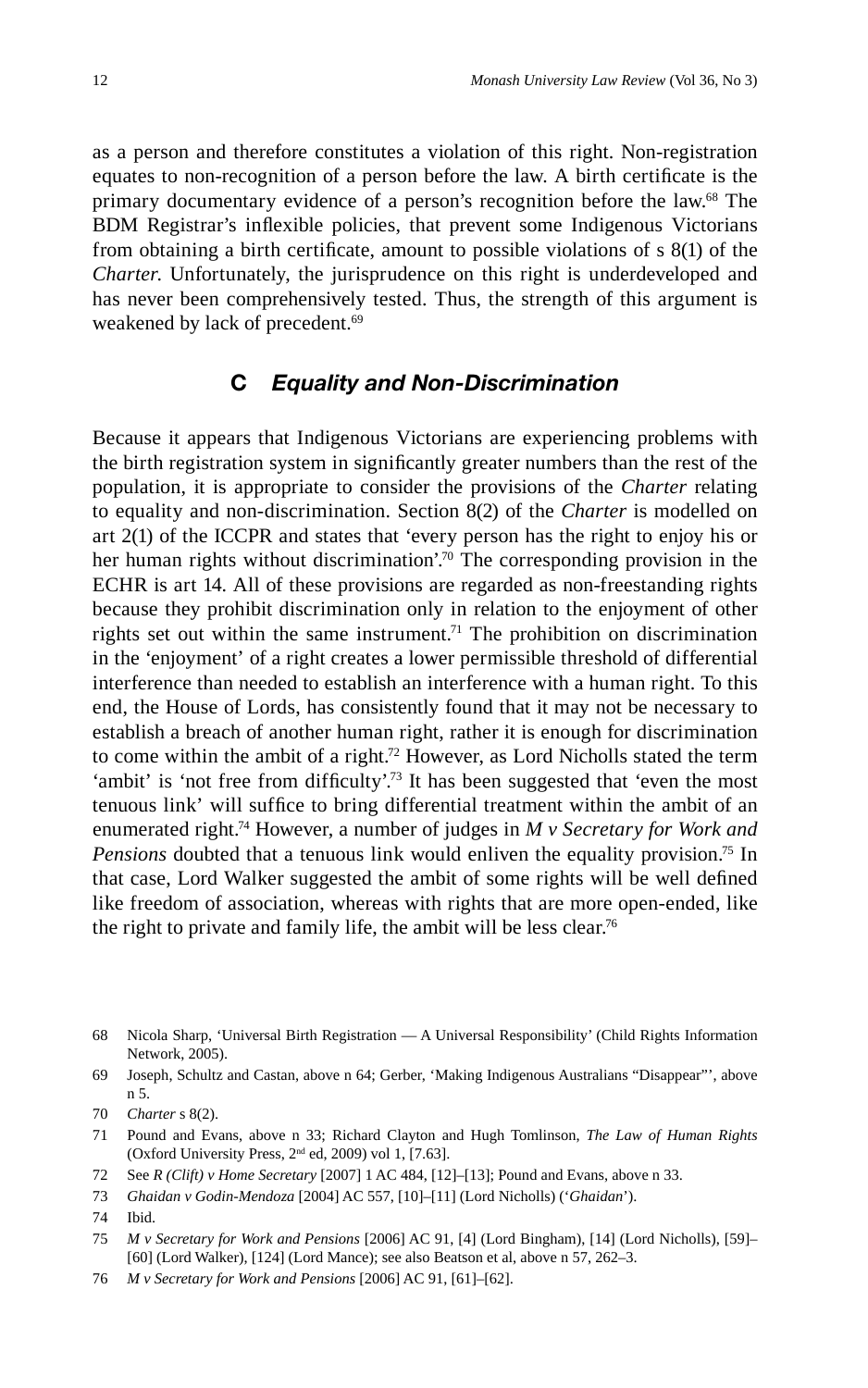Section 8(3) of the *Charter* provides that 'every person is equal before the law and is entitled to the equal protection of the law without discrimination'.<sup>77</sup> This is modelled on art 26 of the ICCPR. Although Protocol No 12 added an equivalent provision into the ECHR, it has not been adopted in the UK under the HRA.78 Section 8(3) of the *Charter* is a significant extension of the protection against discrimination, as it confers a freestanding right prohibiting discrimination before the law.79 Thus, unlike the HRA, the *Charter*'s prohibition on discrimination is not restricted to the enjoyment of only those human rights enshrined in the *Charter*. However, this freestanding right does not extend to a general protection against discrimination; it is confined to prohibiting discrimination in the operation of the  $law<sub>80</sub>$ 

Section 8(4) of the *Charter* carves out an important exception to the nondiscrimination provisions. It stipulates that actions taken to advance a group who have been disadvantaged because of discrimination, do not constitute discrimination under the *Charter*. In this regard, if the BDM Registrar adopted special measures to address birth registration and birth certificate issues in Indigenous communities, the discrimination provisions of the *Charter* would not be enlivened.

Discrimination under the *Charter* is limited to the definition applied under the *Equal Opportunity Act 1995* (Vic) (*'EO Act'*).<sup>81</sup> Consistent with the ICCPR and the ECHR, the definition in the  $EO$  Act includes indirect discrimination.<sup>82</sup> As a consequence, the *Charter* is designed to ensure substantive equality; Bell J in *Lifestyle Communities*<sup>83</sup> stated '[e]quality is not just about treating like cases alike. Important as it is, that is just formal equality. The true purpose of the human right to equality is substantive equality, which is something much deeper'.84 However, unlike the ICCPR and the ECHR, the *EO Act* exhaustively enumerates the prohibited grounds for discrimination.<sup>85</sup> Whilst this captures many of the grounds covered under the ICCPR and ECHR, including, importantly race, there is not a flexible broad category of 'other status'. As a consequence of this definitional difference, Pound and Evans suggest that comparative jurisprudence may be unhelpful for the development of *Charter* jurisprudence

78 Pieter van Dijk et al (eds), *Theory and Practice of the European Convention on Human Rights* (Intersentia, 4<sup>th</sup> ed, 2006); Clayton and Tomlinson, above n 71.

<sup>77</sup> *Charter* s 8(3).

<sup>79</sup> Human Rights Committee, *General Comment 18: Non-Discrimination*, 37th sess, UN Doc HRI/GEN/1/ Rev.1 (10 November 1989) paras 12, 26.

<sup>80</sup> *Broeks v The Netherlands*, Communication No 172/1984, UN Doc CCPR/C/OP/2 (1990) para 196.

<sup>81</sup> *Charter* s 3(1).

<sup>82</sup> *Equal Opportunity Act 1995* (Vic) s 7 read in conjunction with s 9. For authority on the ICCPR's prohibition on indirect discrimination, see Human Rights Committee, *General Comment 18: Non-Discrimination*, 37th sess, UN Doc HRI/GEN/1/Rev.1 (10 November 1989) para 6; *Althammer v Austria*, Communication No 998/2001, UN Doc CCPR/C/78/D/998/2001 (2003). For authority of the ECHR's prohibition on indirect discrimination, see *DH v Czech Republic* (2008) 47 EHRR 3; *R(L) v Manchester City Council* [2002] 1 FLR 43.

<sup>83</sup> *Lifestyle Communities* [2009] VCAT 1869 (22 September 2009) (Bell J).

<sup>84</sup> Ibid [113].

<sup>85</sup> *Equal Opportunity Act 1995* (Vic) s 6.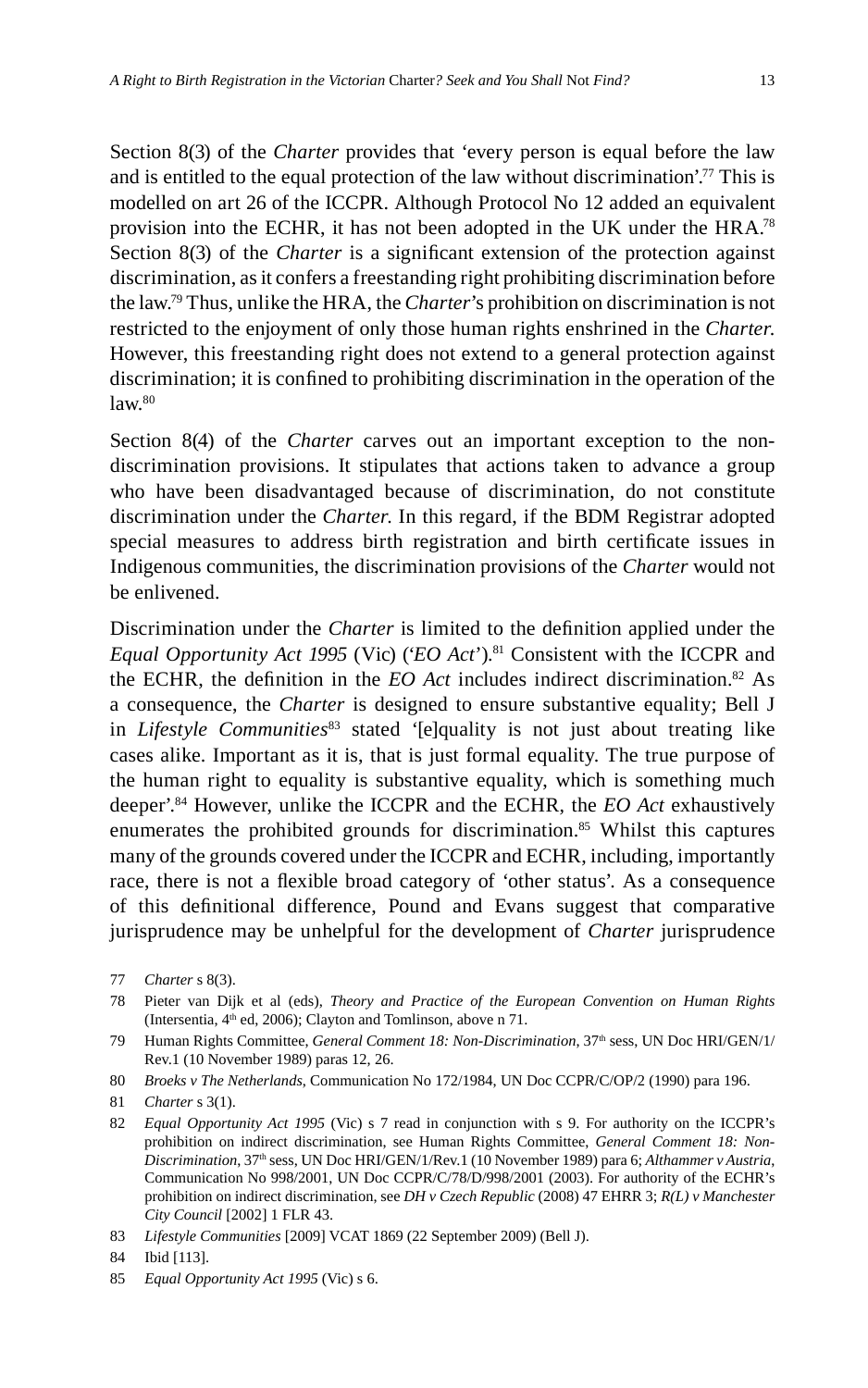on discrimination.86 However, it is suggested that the preferred approach is that while the *EO Act* defines discrimination, comparative jurisprudence will still be useful in informing the operation of these rights. In *Lifestyle Communities*, Bell J adopted this approach to rely upon comparative jurisprudence to inform the content of s 8 of the *Charter*, whilst still recognising that the definition of discrimination is limited by the *EO Act*. 87 Consequently, the authors contend that as long as a ground of discrimination prohibited under the *EO Act* is established, then comparative jurisprudence can be used to inform the content and operation of the non-discrimination rights.

It appears that the BDM Registrar's current legislative and policy framework is operating in such a way as to discriminate against Indigenous people. As such, it may constitute indirect discrimination. This should engage s 8(2) as it will impact the enjoyment of *Charter* rights, namely the right to recognition before the law,<sup>88</sup> the right to privacy<sup>89</sup> and the additional protective rights of children.<sup>90</sup> The legal arguments raised in this article regarding the engagement of these other *Charter* rights should also apply to s 8(2), as the points raised by the authors fall 'within the ambit of a [*Charter*] right'.<sup>91</sup> It also appears that the discrimination is occurring by virtue of the *BDM Act* and BDM Registrar's policies and therefore s 8(3) may also be engaged.

The recent ECtHR case of *DH v Czech Republic*<sup>92</sup> provides guidance as to what constitutes differential treatment so as to establish indirect discrimination. In that case the ECtHR found that Roma children were being discriminated against by being disproportionately placed in 'special schools' where they were taught a more basic curriculum, the effect of which was to deny them access to the mainstream educational curriculum. To establish the differential treatment, the Court relied upon statistical data evidencing discrimination. Although the data was acknowledged as being 'not entirely reliable', the Court accepted it as evidence of discrimination as it established a dominant trend.<sup>93</sup> There is an urgent need to obtain comprehensive empirical data establishing the extent of non-registration of Indigenous births and lack of access to birth certificates by Indigenous communities in Victoria. However, the available BDM Registrar data indicates that non-registration appears to be most prevalent in areas with large Indigenous populations.94 In 2008, 2.5 per cent of all births in Victoria were not registered, equating to 1841 children.<sup>95</sup> This figure is based on the difference between birth notifications received and births registered. As a consequence it

- 86 Pound and Evans, above n 33, 87.
- 87 *Lifestyle Communities* [2009] VCAT 1869 (22 September 2009) [162]–[163] (Bell J).
- 88 *Charter* s 8(1).
- 89 Ibid s 13.
- 90 Ibid ss 10(2)(b), 10(3), 17(2), 24(1).

- 92 (2008) 47 EHRR 3; Clayton and Tomlinson, above n 71.
- 93 *DH v Czech Republic* (2008) 47 EHRR 3, [178], [180], [187], [188], [191].
- 94 Victorian Registry of Birth Deaths and Marriages, *Indigenous Access Project Update* (Victorian Department of Justice, 2009).

<sup>91</sup> See above n 72.

<sup>95</sup> Ibid.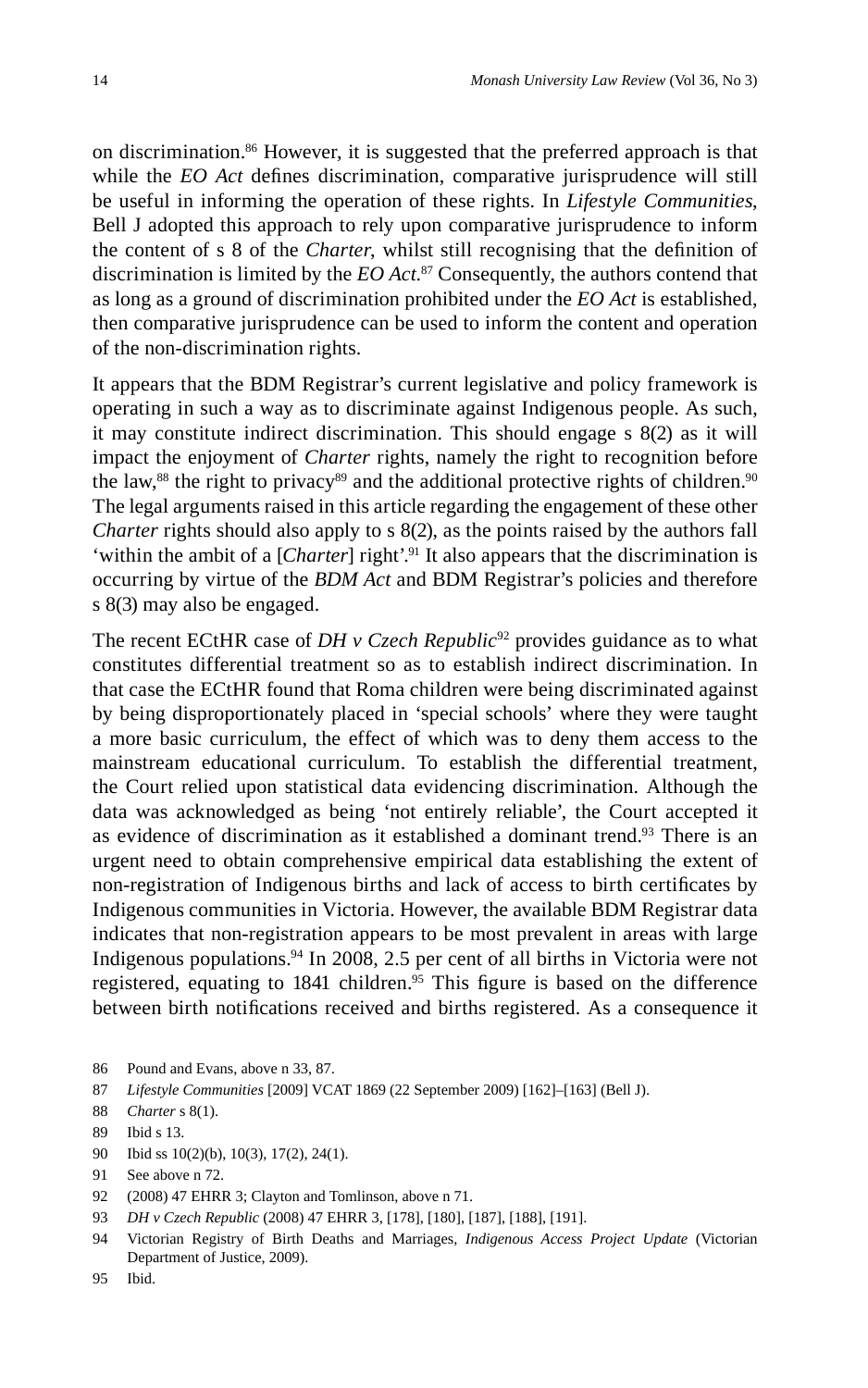is likely that this is an under-representation of non-registered births, as it only includes births where a notification was received, excluding, for example, home births. Initial evidence suggests the majority of those 2.5 per cent of unregistered births may be Indigenous, since the majority of the unregistered births come from geographical regions with high Indigenous populations.<sup>96</sup> Furthermore, anecdotal data from the East Gippsland Driver Education Program where the birth of one in six participants had never been registered, and 50 per cent of participants did not have a birth certificate, is arguably analogous to the statistical data accepted by the Court in *DH v Czech Republic*, and therefore constitutes evidence of discriminatory treatment. It is therefore suggested that until further research is undertaken, this preliminary data can be used to support the contention that the BDM Registrar's policies and practices constitute indirect discrimination in violation of the non-discrimination provisions of the *Charter.*

#### **D** *Privacy*

Section 13 of the *Charter* states that a person has the right 'not to have his or her privacy ... unlawfully or arbitrarily interfered with'. This is derived from art 17(1) of the ICCPR. In its conception as a human right, privacy includes anything that is integral to a person's dignity, autonomy and identity.<sup>97</sup> There is an interesting textual distinction between the ECHR, the ICCPR and the *Charter*. The ECHR refers to the right to 'private life', whereas the ICCPR and the *Charter* refer to 'privacy'. Pound and Evans suggest that private life may be a broader concept than privacy.98 However, as noted above, rights should be given a broad interpretation, and therefore, the authors suggest that the preferable view is that the textual difference should not translate into a substantive distinction. This view is supported by the Victorian Law Reform Commission who in a recent Consultation Paper stated, in reference to the right to privacy, that:

The provisions of the European Convention are similar to those of the ICCPR. Decisions made under the European Convention are clearly relevant when determining the scope of the right to privacy of the *Charter*. 99

The approach of construing privacy and private life as substantively the same was also implicitly applied by Bell J in *Kracke*. 100 Although this interpretation should be the preferred, the issue awaits authoritative judicial determination.

Assuming the term 'privacy' is to be construed as equivalent to 'private life', the ECtHR jurisprudence is particularly useful, as that court has developed extensive

<sup>96</sup> For example Shepparton, Traralgon West and Mildura: see Gerber, 'Making Indigenous Australians "Disappear"', above n 5, 159.

<sup>97</sup> *Coeriel and Aurik v The Netherlands*, Communication No 453/1991, UN Doc CCPR/C/52/D/453/1991 (1994) para 10.2.

<sup>98</sup> Pound and Evans, above n 33, 111.

<sup>99</sup> Victorian Law Reform Commission, *Surveillance in Public Places: Consultation Paper*, Consultation Paper No 7 (2009) 110; see also Nowak, above n 63, XXIII.

<sup>100</sup> *Kracke* [2009] VCAT 646 (23 April 2009) [593], [598] (Bell J).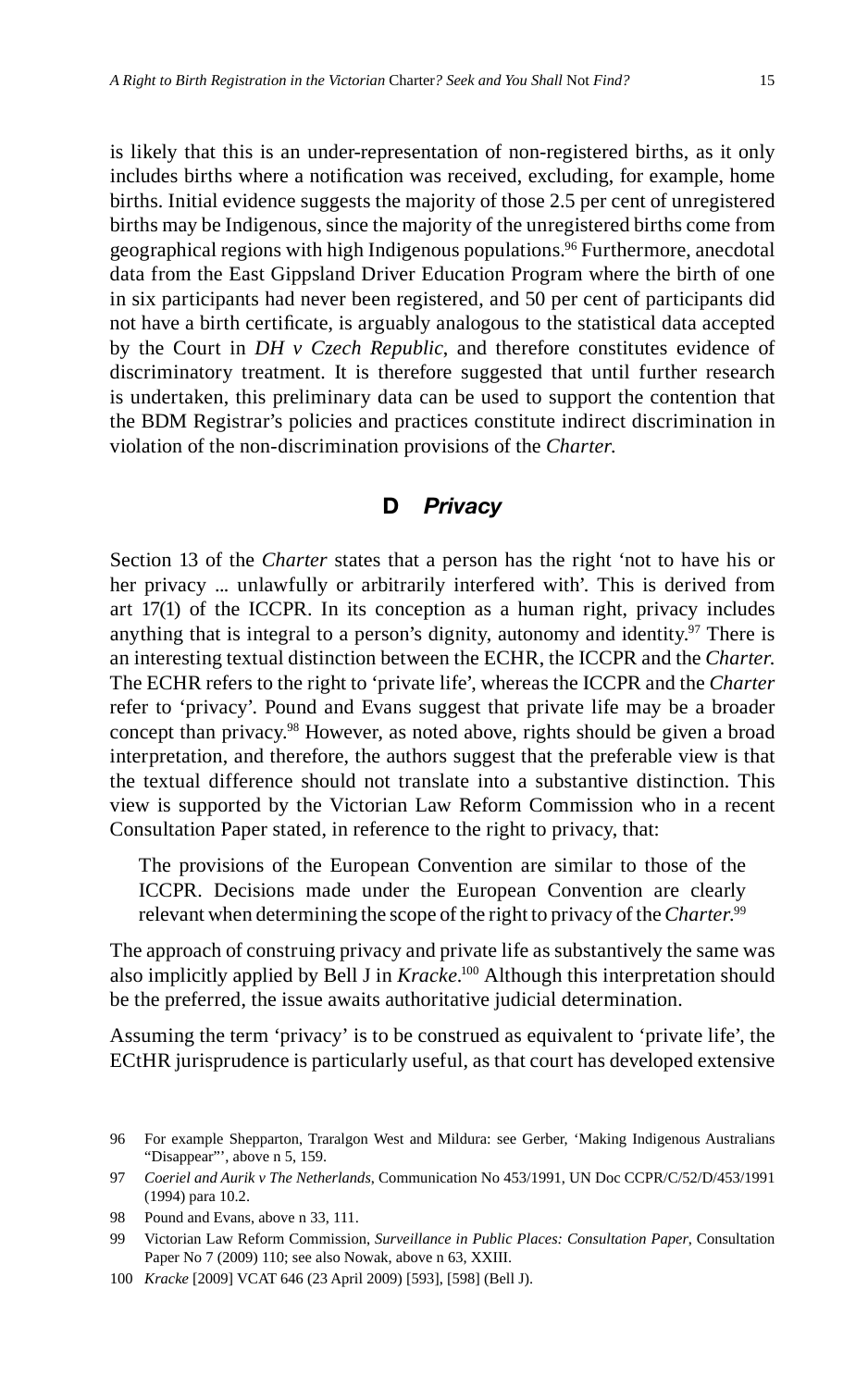jurisprudence on this right.<sup>101</sup> The ECtHR case law indicates that the right imposes positive obligations on states.102 Of particular relevance is *Goodwin v United Kingdom*<sup>103</sup> ('*Goodwin*'), where the ECtHR found that there was a positive obligation on the UK government to facilitate the recognition of a transsexual's post-operative gender status on their birth certificate.<sup>104</sup> This signalled a departure from an earlier approach where a number of similar applications failed because court members could not agree that the applicants' interest in having their birth certificates amended, outweighed the burden on states to amend their registration systems.<sup>105</sup> It is contented that if there is an obligation to change the gender status on a transsexual's birth certificate, then by necessary implication there must be a positive obligation to furnish a person with a birth certificate. It appears that if the right to privacy entails an obligation on the state to alter a birth certificate it must, logically, also include a positive obligation to provide a birth certificate. Furthermore, it should encompass birth registration as without the registration of a birth, there can be no certificate to alter. However, the possibility remains, that Victorian courts might follow the pre-*Goodwin* authority on the basis that ensuring every person has ready access to a copy of their birth certificate creates an unduly burdensome obligation on the state.

The *Goodwin* authority is indicative of the strong linkage between birth registration and identity rights. This is consistent with the view of Nowak who argued that the two rights are closely associated.106 While this does not create a general right of access personal information, access to information that is significant to the development of personal identity will come within the scope of the right to privacy.107 If this approach is adopted by Victorian courts, then the right to privacy should encapsulate both the right to birth registration and the right to obtain a birth certificate.

## **E** *Protection of Children*

Proof of identity documentation is necessary to establish a person's age. Without an ability to do this, a child is at risk of being unable to rely on the additional protective measures afforded to children in recognition of their special vulnerability. Therefore, it is necessary to examine whether the provisions of the *Charter* relating to the protection of children can potentially assist in addressing the birth certificate and birth registration problems faced by some Indigenous

<sup>101</sup> Human Rights Law Resource Centre, *Human Rights Law Resource Manual* (2006) <http://www.hrlrc. org.au/resources/manual>.

<sup>102</sup> *Marckx v Belgium* (1979) 2 EHRR 330, [31]; *Airey v Ireland* (1979) 2 EHRR 305, [32].

<sup>103 (2002) 35</sup> EHRR 447.

<sup>104</sup> Ibid.

<sup>105</sup> *Rees v United Kingdom* (1986) 24 EHRR 143; *Cossey v United Kingdom* (1990) 13 EHRR 622; *X, Y and Z v United Kingdom* (1997) 24 EHRR 143; *Sheffi eld and Horsham v United Kingdom* (1998) 27 EHRR 163; Clayton and Tomlinson, above n 71, [12.250]–[12.251].

<sup>106</sup> Nowak, above n 63.

<sup>107</sup> *Pretty v United Kingdom* (2002) 35 EHRR 1, [61]; *MG v United Kingdom* (2003) 36 EHRR 3; Clayton and Tomlinson, above n 71, [12.288]–[12.289].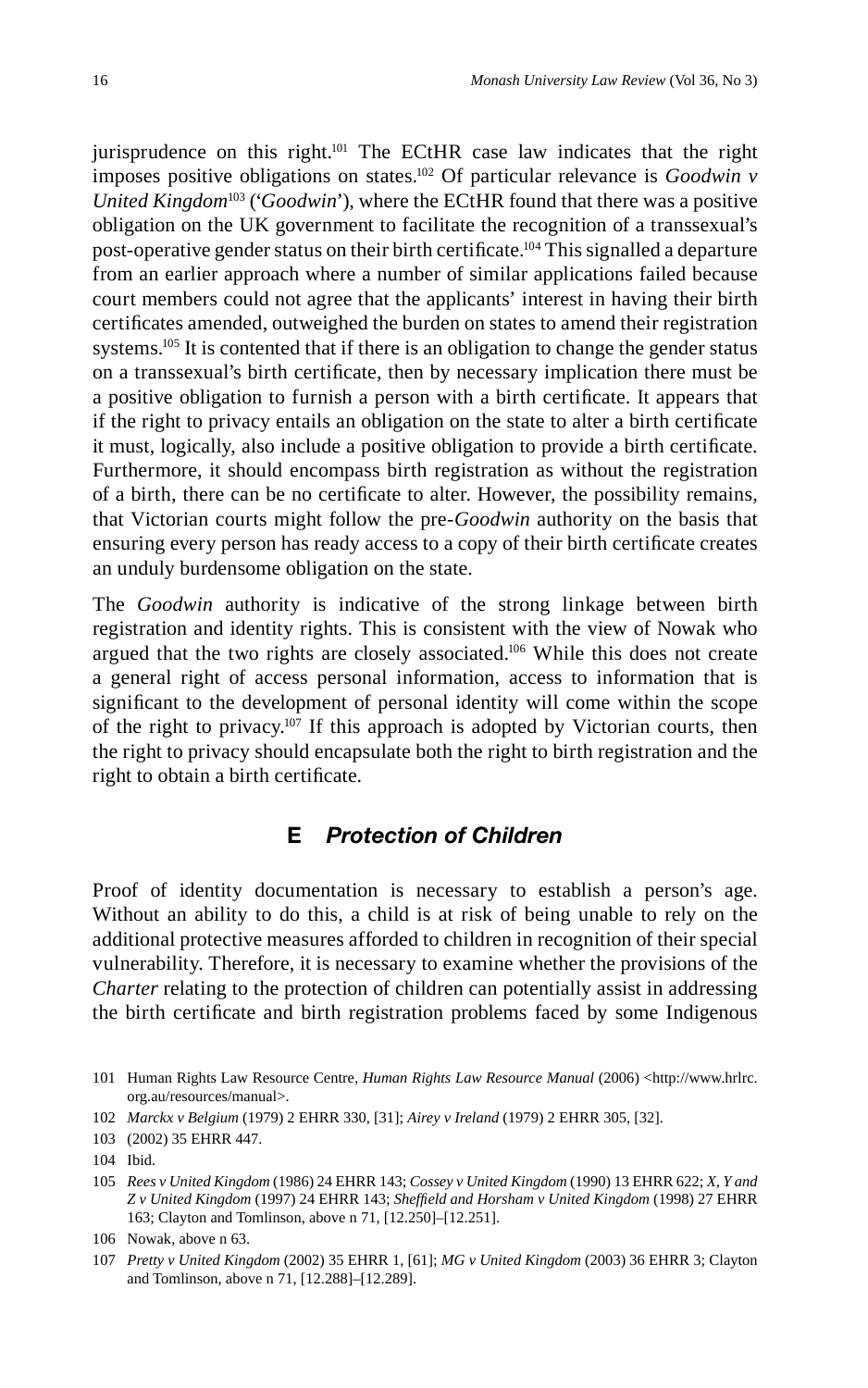children in Victoria. Section 17(2) of the *Charter* states that '[e]very child has the right, without discrimination, to such protection as is in his or her best interests and is needed by him or her by reason of being a child'. There are further protections afforded to children in the criminal justice system outlined in s 23. These rights are modelled on arts 24(1), 10(2)(b) and 10(3) of the ICCPR and they provide special protection of children in recognition of their vulnerability.108 The ECHR contains no separate provisions for children, and there is therefore little comparative jurisprudence to guide the operations of these rights in the *Charter*. 109 However, the HRC, in a General Comment, has stated that the ICCPR equivalent of s 17(2) might extend to the enjoyment of social and cultural rights.<sup>110</sup> This is important in relation to the provision of numerous services directed at children, including, education and health care services. Without proof of identity, children may be refused enrolment in school or the provision of health care.<sup>111</sup> Following the HRC's guidance, it is a possible that a child's inability to enrol at school, because they cannot produce a birth certificate, would be a violation of s 17(2) of the *Charter*. A parent or guardian's inability to provide proof of a child's age, because they cannot obtain a copy of the child's birth certificate, could also violate these rights. Under the *Charter*, as under Victorian law, a child is defined as a person under 18 years.<sup>112</sup> To benefit from the additional protections afforded to children by the *Charter*, a child may be required to prove his or her age. In this regard, a birth certificate can operate as the vital piece of evidentiary proof.<sup>113</sup> Without a birth certificate as proof of age, it may be impossible for a child to claim the rights and protections specifically afforded to them by virtue of their youth.

#### **V** *CHARTER* **IMPACTS ON THE BDM REGISTRAR**

For the reasons outlined above, it can be argued that the current Victorian legislative and administrative processes relating to birth registrations and access to birth certificates are likely to interfere with a number of *Charter* rights. Building on that analysis, this section examines the exact impact the *Charter* may have upon the BDM Registrar. The focus is confined to: (a) the interpretative provision — s 32 of the *Charter* — which is a central and powerful tool to achieve human rights outcomes; (b) the obligations on the BDM Registrar to act consistently with *Charter* rights; (c) reform that the *Charter* may stimulate without the need to resort to litigation; and (d) the possible impact of the education provision of the *Charter*.

111 Gerber, 'Problem of Invisibility', above n 22; Nowak, above n 63.

<sup>108</sup> See Joseph, Schultz and Castan, above n 64.

<sup>109</sup> Pound and Evans, above n 33, 163.

<sup>110</sup> Human Rights Committee, *General Comment No 17: Rights of the Child (Article 24)*, UN Doc HRI/ GEN/1/Rev.6 (1989) 144 para 3.

<sup>112</sup> *Charter* s 3(1).

<sup>113</sup> Jonathan Todres, 'Birth Registration: An Essential First Step Toward Ensuring the Rights of All Children' (2003) 10 *Human Rights Brief* 32; Sharp, above n 68.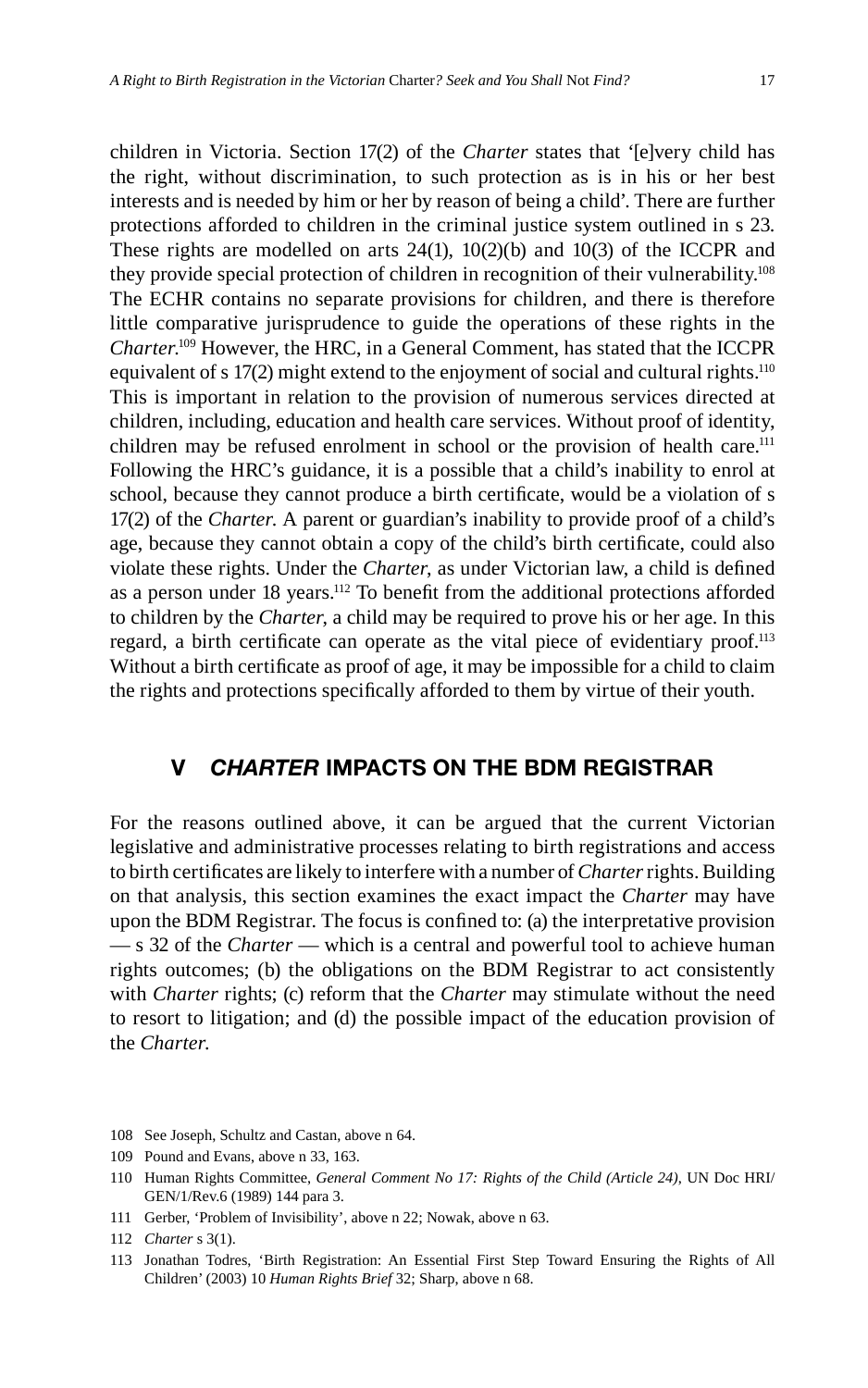#### **A** *Interpretation Provision*

Section 32(1) of the *Charter* states that: 'so far as it is possible to do so consistently with their purpose, all statutory provisions must be interpreted in a way that is compatible with human rights'. The application of s 32(1) is not limited to the court. It mandates that anyone who gives effect to legislation, including public authorities, such as the BDM Registrar, must apply it as they interpret their statutorily mandated duties and functions.<sup>114</sup> Therefore, s  $32(1)$  is useful to address any interference with *Charter* rights by the BDM Registrar, as it can provide the requisite interpretative tool to enable the BDM Registrar to construe her functions and powers compatibly with human rights. In particular, s 32(1) could provide the impetus for a review of the requirements pertaining to birth registration, the waiver of fees, and the broad mandate for the BDM Registrar to set policies relating to the provision of birth certificates.

The text of s 32(1) is closely modelled on s 3(1) of the HRA. Indeed, Bell J has described s  $32(1)$  as a descendant of HRA s  $3(1)$ .<sup>115</sup> The main textual distinction between these two provisions is the *Charter*'s additional phrase that the interpretation of a provision must be done 'consistently with their purpose'. However, it would appear that the text of the *Charter* was specifically adopted to give legislative effect to the prevailing construction in the UK, of s 3(1) of the HRA, as established by the House of Lords in *Ghaidan v Godin-Mendoza*<sup>116</sup> ('*Ghaidan*'). The Community Consultation Committee's Report specifically referred to *Ghaidan* suggesting that it gave the courts 'clear guidance to interpret the legislation'.117 In this seminal case, the Law Lords held that any reinterpretation had to be consistent with the purpose of the legislation.<sup>118</sup> Section 32(1) appeared to give legislative effect to the test established in *Ghaidan*, and therefore it should not be attributed a narrower construction than the operation of s 3(1) of the HRA. Bell J in *Kracke* suggested that a narrower approach would

weaken the operation of s 32(1) in a way that was not intended. Narrower boundaries would reduce the special interpretive obligation to a restatement of the standard principles of interpretation … already expressed in s 35(a) of the *Interpretation of Legislation Act 1984* [(Vic)].<sup>119</sup>

In *RJE v Secretary to the Department of Justice*<sup>120</sup> ('*RJE*'), Nettle JA saw 'no reason to doubt' that the approach to s 32(1) was the same as that adopted in

118 *Ghaidan* [2004] 2 AC 557, 574–5 [45], 576–7 [48]–[49].

120 (2008) 21 VR 526.

<sup>114</sup> The provision is not 'an optional canon of construction': *Re S (Care Order: Implementation of Care Plan)* [2002] 2 AC 291, 313 [37] (Lord Nicholls) ('*Re S*').

<sup>115</sup> *Kracke* [2009] VCAT 646 (23 April 2009) [204] (Bell J).

<sup>116 [2004] 2</sup> AC 557.

<sup>117</sup> Victorian Department of Justice, *Rights, Responsibility and Respect*, above n 52, 82–3.

<sup>119</sup> *Kracke* [2009] VCAT 646 (23 April 2009) [216] (Bell J).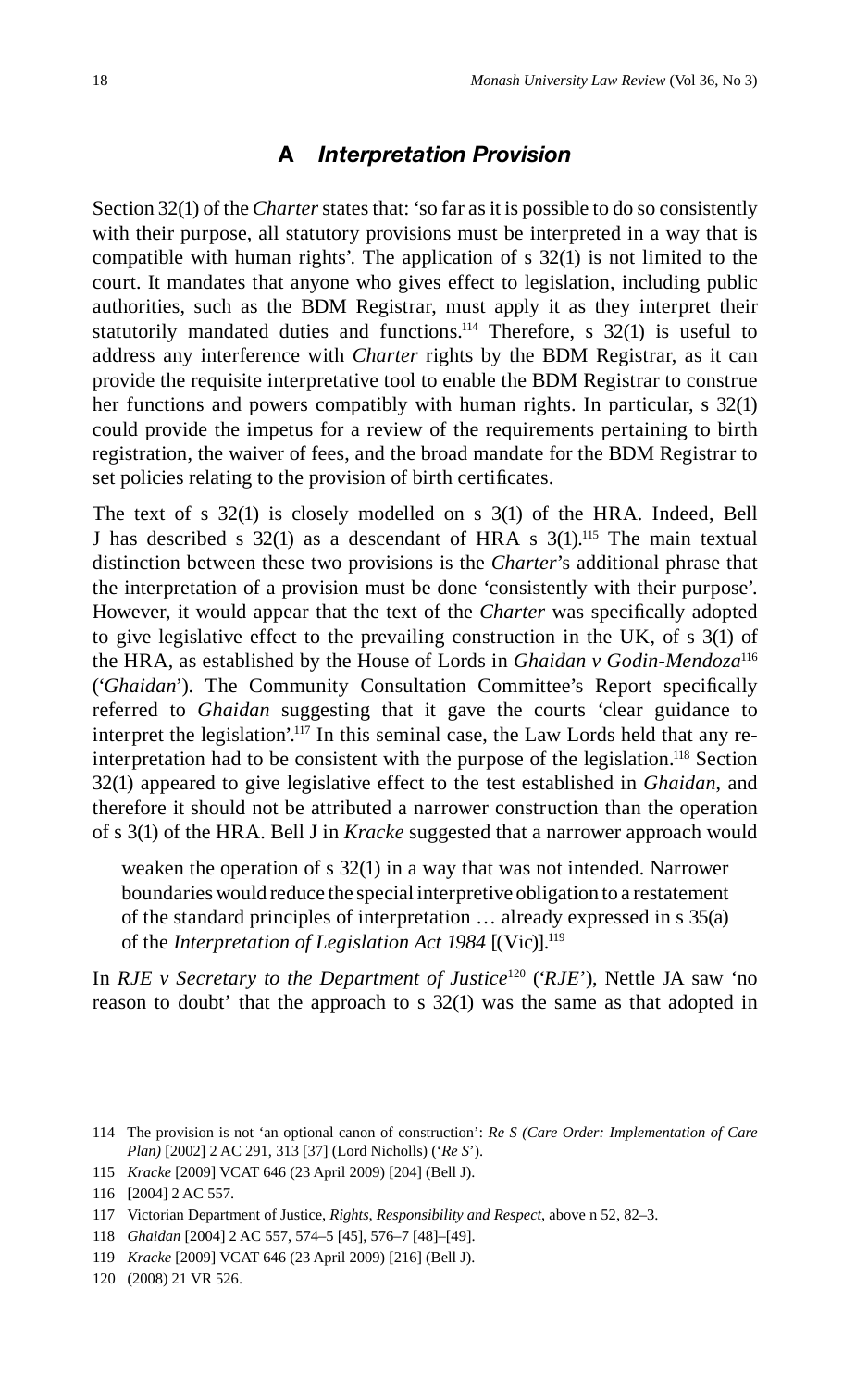*Ghaidan*. 121 However, the Victorian Court of Appeal in *R v Momcilovic*<sup>122</sup> ('*Momcilovic*'), has recently distinguished the operation of s 32(1) of the *Charter* from the construction of s 3 of the HRA adopted in *Ghaidan* in favour of a much narrower interpretative power.

Prior to the Court of Appeal decision in *Momcilovic*, it was generally believed that the UK jurisprudence would provide guidance on the operation of s 32(1). That jurisprudence suggests that before the interpretative provision is engaged, the statutory provision in question must be interpreted using ordinary principles.<sup>123</sup> This approach was seemingly affirmed in Victoria in  $RJE^{124}$  and  $Re$ An Application under the Major Crime (Investigative Powers) Act 2004.<sup>125</sup> This process of interpretation using ordinary principles includes the presumption that Parliament does not abrogate fundamental rights without a clear, unmistakable intention as evidenced by express words or necessary implication.126 In regards to non-registration of births and/or the inability to obtain a birth certificate, there are no common law rights that are of assistance.<sup>127</sup> Without reliance on common law rights, the interpretative provision must be applied as it is 'not an optional canon of construction'.128

The decision in *Momcilovic* rejected this staged approach, of using the ordinary principles of statutory interpretation before relying on s 32(1) of the *Charter*. The Court of Appeal rejected the contention that s 32(1) of the *Charter* created a 'special' rule of interpretation and suggested that the correct methodology is as follows:

**Step 1:** Ascertain the meaning of the relevant provision by applying s 32(1) of the *Charter* in conjunction with common law principles of statutory interpretation and the *Interpretation of Legislation Act 1984* (Vic).

**Step 2:** Consider whether, so interpreted, the relevant provision breaches a human right protected by the *Charter*.

- 123 *R v Lambert* [2002] 2 AC 545, 587 [87] (Lord Hope); *Ghaidan* [2004] 2 AC 557, 584 [60] (Lord Millet); Pound and Evans, above n 33.
- 124 (2008) 21 VR 526; see also Justice Chris Maxwell 'The Victorian Charter of Rights and Responsibilities So Far: A Judge's Perspective' (Paper presented at the 2009 Castan Centre Conference, Melbourne, 17 July 2009).
- 125 [2009] VSC 381 (7 September 2009)*;* see also *Kracke* [2009] VCAT 646 (23 April 2009) (Bell J).
- 126 *Plaintiff S157/2000 v Commonwealth* (2004) 211 CLR 476, 492 (Gleeson CJ); *Major Crime* [2009] VSC 381 (7 September 2009) [43] (Warren CJ).
- 127 See Dennis Pearce and Robert Geddes, *Statutory Interpretation in Australia* (LexisNexis Butterworths,  $6<sup>th</sup>$  ed, 2006) 182–8 for a list of the common law rights that informed statutory interpretation.
- 128 *Re S* [2002] 2 AC 291, 313 [37] (Lord Nicholls).

<sup>121</sup> Ibid 556 [114]. It is worth noting that in *Re An Application under the Major Crime (Investigative*  Powers) Act 2004 [2009] VSC 381 (7 September 2009) [175] ('*Major Crime*'), Warren CJ did not find it necessary to 'further consider the *Ghaidan* principle', however the Court of Appeal of the Supreme Court of the Australian Capital Territory declined to follow *Ghaidan* in *R v Fearnside* (2009) 228 FLR 77, 96–7 [84]–[89].

<sup>122 (2010) 25</sup> VR 436.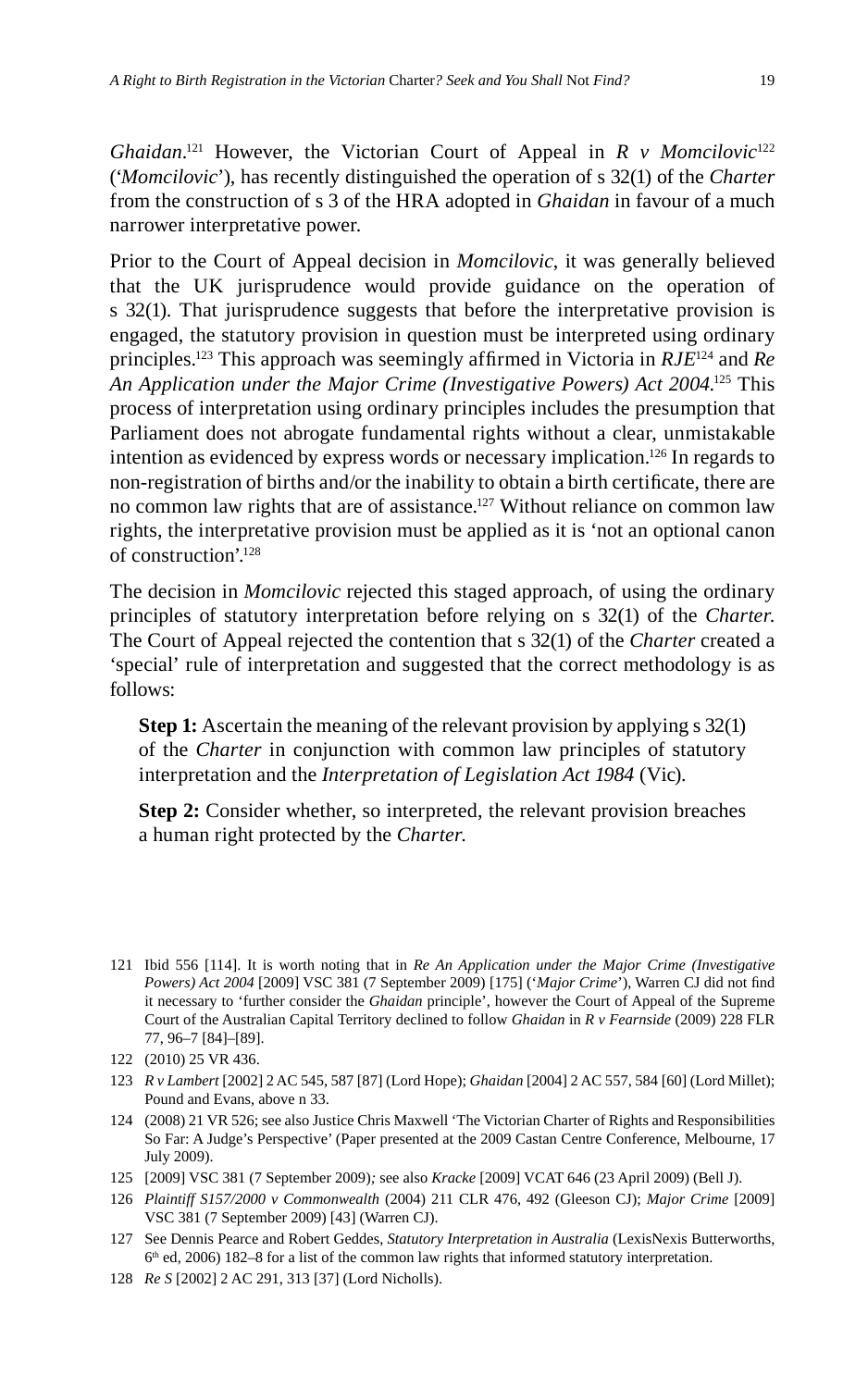**Step 3:** If so, apply s 7(2) of the *Charter* to determine whether the limit imposed on the right is justified.<sup>129</sup>

In coming to this conclusion, the Court of Appeal made the following observations in relation to the operation of s 32(1):

Our view that s 32(1) does not permit a departure from the intention of the enacting Parliament is reinforced by the fact that s 32(1) requires provisions to be 'interpreted' compatibly with human rights. 'Interpretation' is what courts have traditionally done. It seems improbable that Parliament would have used the word 'interpret' in s 32(1) if it had intended to require courts to do something quite different<sup>130</sup>... On the view we have taken, s  $32(1)$  has the same status as (for example) s 35(a) of the *Interpretation of Legislation Act 1984* (Vic). It is a statutory directive, obliging courts (and tribunals) to carry out their task of statutory interpretation in a particular way. It is part of the body of rules governing the interpretive task.<sup>131</sup>

The authors respectfully suggest that the approach adopted by the Victorian Court of Appeal is problematic. The High Court has granted leave to appeal this decision, and the matter will be heard in early 2011.132 Thus, it is possible, that the Victorian Court of Appeal's decision in *Momcilovic* will be overturned. The use of the phrase 'consistently with their purpose' in s 32(1) essentially adopts the test established in *Ghaidan.* This is further supported by the direct reference to *Ghaidan* in the Community Consultation Committee's Report. Further, as outlined by Bell J in *Kracke* cited above, the interpretation adopted in *Momcilovic* would almost render s 32(1) otiose. Bearing this in mind, the authors believe it is prudent to consider the operation of  $s$  32(1) as if it were influenced by the UK authorities on s 3 HRA, as well as that outlined in *Momcilovic*.

In discussing s 3 of the HRA, Beatson et al suggest that the provision raises the question '*how* far beyond the ordinary principle of statutory interpretation s 3 authorises the courts and others to go'?133 Lord Millet described the interpretation provision as 'dangerously seductive, for there is bound to be a temptation to apply the section beyond its proper scope and trespass upon the prerogative of Parliament in what will almost invariably be a good cause'.<sup>134</sup>

Notwithstanding this difficulty, the UK case law provides useful guidance on the operation of s 3 HRA with *Ghaidan* being the leading case. The application of s 3 HRA does not require the presence of legislative ambiguity and it may require the reinterpretation of a pre-HRA interpretation of a statutory provision.135 The court

134 *Ghaidan* [2004] 2 AC 557, 584 [61].

<sup>129</sup> *Momcilovic* (2010) 25 VR 436, 446 [35] (Maxwell P, Ashley and Neave JJA).

<sup>130</sup> Ibid 458 [77].

<sup>131</sup> Ibid 464 [102].

<sup>132</sup> High Court of Australia, *Results of Applications for Special Leave to Appeal, Friday 3 September 2010* <http://www.hcourt.gov.au/registry/slresults/3-09-10SLResultsMelb.pdf>.

<sup>133</sup> Beatson et al, above n 57, [5-65].

<sup>135</sup> Ibid 571 [29]–[30] (Lord Nicholls), 574 [44] (Lord Steyn), 585 [67] (Lord Millet), 609 [145] (Baroness Hale).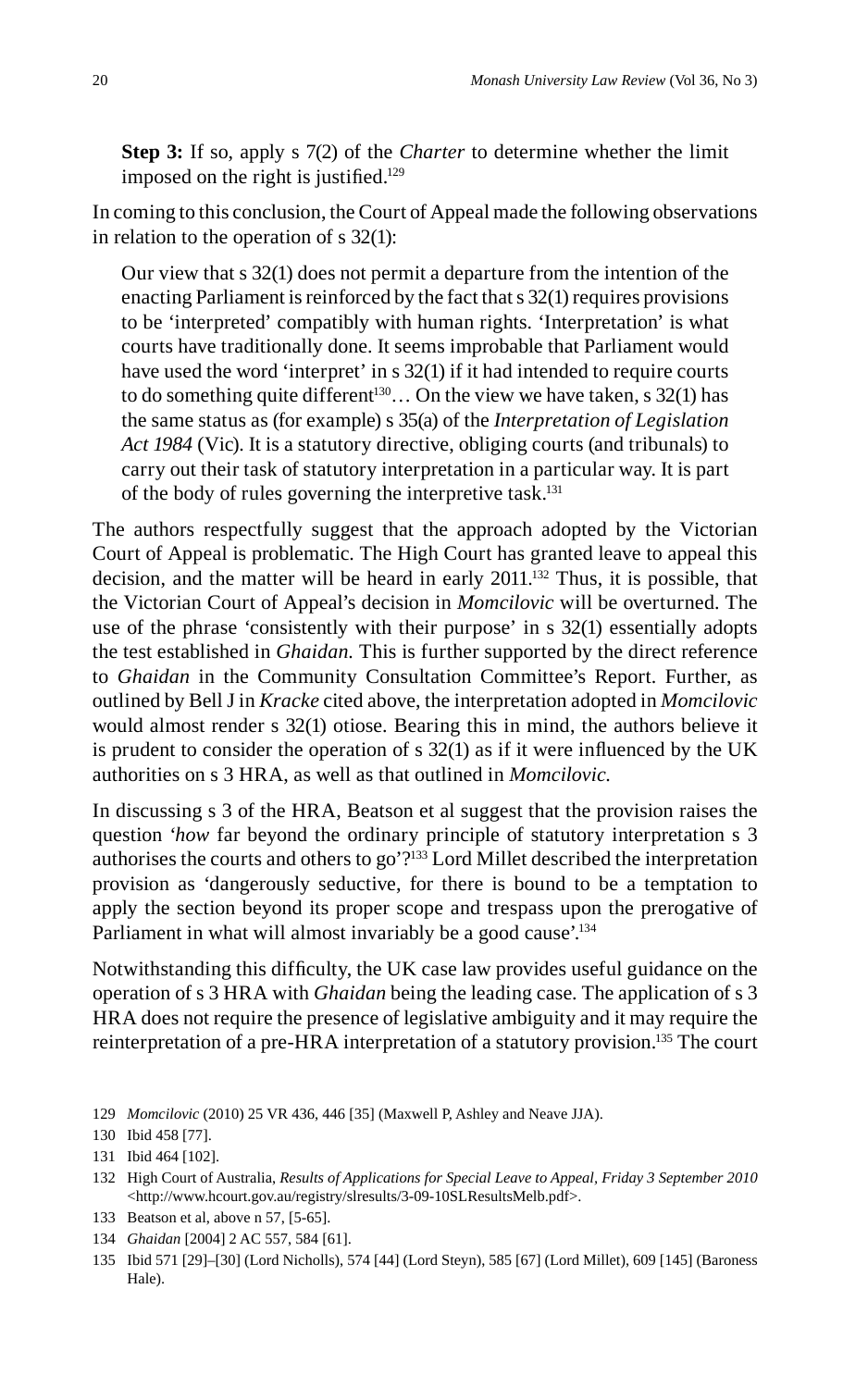is empowered to reinterpret settled authority on the interpretation of particular legislative provisions in light of s 3 of the HRA.<sup>136</sup> Further, a strict linguistic approach has been rejected.<sup>137</sup> Thus an interpretation should 'subordinate the niceties of language of [the provision under consideration] to broader considerations'.138

The power of the interpretative provision is evidenced by the way courts have employed it to read down, read broadly or read in words in a legislative provision.<sup>139</sup> As noted by Beatson et al the reading in of words into a statute 'has proved the most powerful of tools used to achieve compatibility. The results are also the most radical and sometimes controversial. Section 3 can require a court to read in words which change the meaning of legislation'.140 The width of this power was evidenced in *Ghaidan* in which the Court had to consider the *Rent Act 1977* (UK). Schedule 1 para 2(2) of that Act stated that 'a person who was living with the original tenant as his or her wife shall be treated as the spouse of the original tenant'. This had been interpreted by the House of Lords to ensure de facto couples could inherit a tenancy but not homosexual couples.<sup>141</sup> The House of Lords held that this interpretation was in violation of the ECHR and reinterpreted it 'as though the survivor of such a homosexual couple were the surviving spouse of the original tenant'.142 As noted, with this powerful interpretive approach, it is the substance of the provision, not the precise words, that is determinative.

Despite the apparent breadth of s 3 of the HRA, it is not without limitations. As noted above, a meaning cannot be adopted that is 'inconsistent with a fundamental feature of the legislation'.<sup>143</sup> Thus, the boundary of the provision is the line between interpretation and legislative amendment.144 An important limitation on the provision is that it does not provide a freestanding mandate for interpretation; rather, a particular statutory provision for interpretation must be identified. Lord Nicholls has indicated that this helps prevent the court from 'inadvertently stray[ing] outside its interpretation jurisdiction'.145 The case of *Re S (Care Order: Implementation of Care Plan)*<sup>146</sup> ('*Re S*') provides a useful illustration of the outer limits of the interpretative obligation. In that case, the legislation in question was the *Children Act 1989* (UK) which stated that once a court had made a care order, which placed a child under the supervision of a

- 136 *R v Offen* [2001] WLR 253; *Ghaidan* [2004] 2 AC 557; *R (Middleton) v West Somerset Coroner* [2004] 2 AC 182.
- 137 *Ghaidan* [2004] 2 AC 557, 573 [41], 577 [49] (Lord Steyn); see also 571 [31] (Lord Nicholls), 596 [110], 601 [123] (Lord Rodger).
- 138 *R v A (No 2) (Rape Shield)* [2002] 1 AC 45, 68 [45] (Lord Steyn).
- 139 See Beatson et al, above n 57, [5-99]–[5-111]; *Ghaidan* [2004] 2 AC 557, 585 [67] (Lord Millet).
- 140 Beatson et al, above n 57, [5-106].
- 141 See *Fitzpatrick v Sterling Housing Association Ltd* [2001] 1 AC 27.
- 142 *Ghaidan* [2004] 2 AC 557, 572 [35].
- 143 Ibid 572 [33] (Lord Nicholls), 601 [121] (Lord Rodger); see also Beatson et al, above n 57, [5-114].
- 144 *Ghaidan* [2004] 2 AC 557, 584–5 [62]–[66] (Lord Millet), 597 [112] (Lord Rodger); *Re S* [2002] 2 AC 291, 313 [39]–[40] (Lord Nicholls). See also Debeljak, 'Mission Impossible', above n 46, 188.
- 145 *Re S* [2002] 2 AC 291, 314 [41].
- 146 Ibid.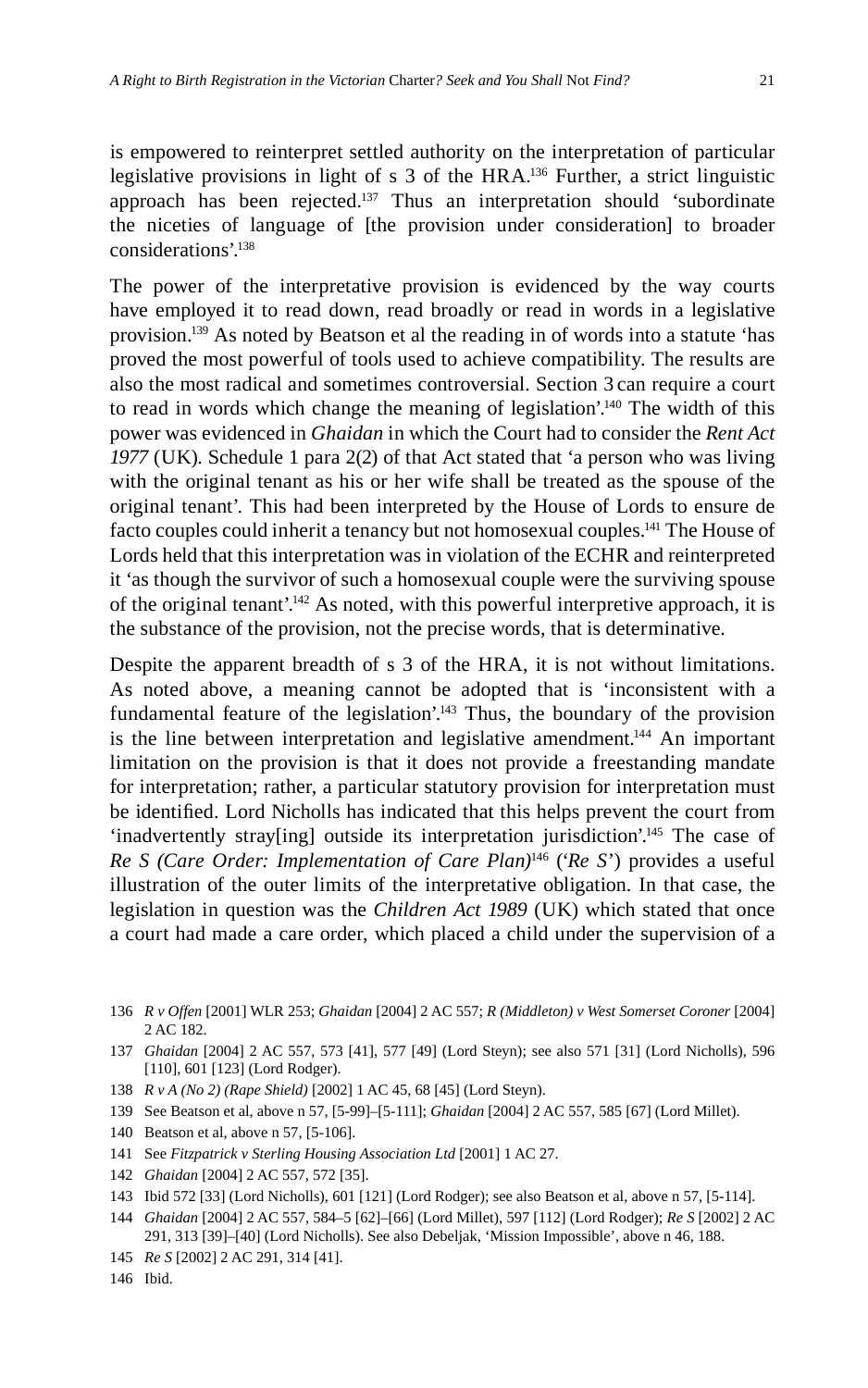local authority, the court's supervisory role was expressly excluded.<sup>147</sup> The Court of Appeal used the interpretation provision of the HRA to read into the *Children Act 1989* (UK) a system of 'starred milestones' which if not met could allow the matter to be remitted to the court for guidance. On appeal to the House of Lords, it was held this was an incorrect application of the interpretive obligation. Imposing this starring system was inconsistent with the legislatively mandated exclusion of court supervision, which was a fundamental purpose of the legislation.<sup>148</sup> Lord Nicholls stated that:

this judicial innovation [of imposing starring milestones] passes well beyond the boundary of interpretation. I can see no provision in the Children Act which lends itself to the interpretation ... [and] no such provision was identified by the Court of Appeal.<sup>149</sup>

His Lordship stated that the starred system constituted an unacceptable amendment. Importantly, Lord Nicholls expressed concern about the farreaching administrative burden that would be placed on local authorities with scarce resources, which might negatively impact on the discharge of their responsibilities.150

This guidance offered by the UK authorities has been rejected by the Court of Appeal in *Momcilovic* where the Court stated the 'Victorian Parliament did not intend s 32(1) to be a "special" rule of interpretation in the *Ghaidan* sense'.151 Unfortunately, however the Court only offered 'tentative views' as to how Parliament intended s  $32(1)$  to operate.<sup>152</sup> Perhaps the most significant of these tentative views was that:

Compliance with the s 32(1) obligation means exploring all 'possible' interpretations of the provision(s) in question, and adopting that interpretation which least infringes Charter rights. What is 'possible' is determined by the existing framework of interpretive rules, including of course the presumption against interference with rights.153

In *Kracke*, Bell J suggested that the interpretative provision of the *Charter* is of particular use in interpreting open-ended discretions so that they are exercised in a manner compatible with human rights.<sup>154</sup> Despite the narrower construction adopted in *Momcilovic*, Bell's suggestion is not inconsistent with that decision. This is very relevant considering the broad discretion reposed on the BDM Registrar to waive fees for birth certificate applications and to establish policies in relation to the identification requirements to obtain a birth certificate.

<sup>147</sup> *Children Act 1989* (UK) c 41, s 100.

<sup>148</sup> *Re S* [2002] 2 AC 291, 313–14 [40]–[43] (Lord Nicholls).

<sup>149</sup> Ibid 314 [43] (Lord Nicholls).

<sup>150</sup> Ibid.

<sup>151</sup> *Momcilovic* (2010) 25 VR 436, 456 [69] (Maxwell P, Ashley and Neave JJA).

<sup>152</sup> Ibid 464 [101].

<sup>153</sup> Ibid 464 [103].

<sup>154</sup> *Kracke* [2009] VCAT 646 (23 April 2009) [210]–[211] (Bell J).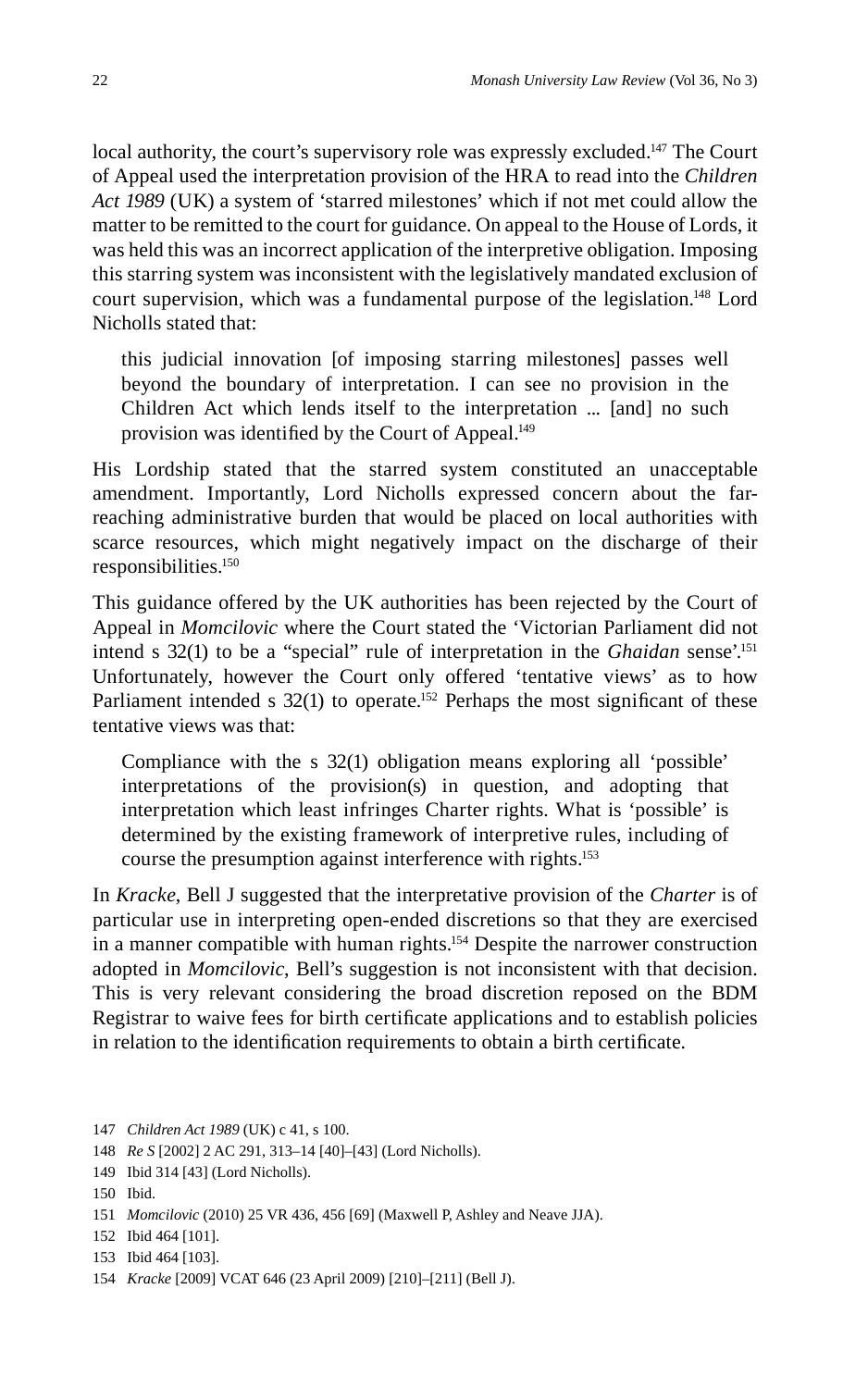As established in *Re S*, a particular statutory provision must be identified for reinterpretation. The authors can see no reason why *Momcilovic* would unsettle this principle. Thus, in applying s 32(1) of the *Charter* in relation to the problems of legal identity resulting from the inability to obtain a birth certificate, specific provisions of the *BDM Act* must be identified for interpretation. The three most relevant sections for the issue under consideration here are ss 14, 15 and 46 of the *BDM Act* which relate to birth registration and the supply of birth certificates. They provide as follows:

Section 14

A person has the birth of a child registered under this Act by lodging a birth registration statement with the Registrar in a form and manner required by the Registrar specifying any prescribed particulars.

Section 15(1)

The parents of a child are jointly responsible for having the child's birth registered under this Act and must both sign the birth registration statement but the Registrar may accept a birth registration statement from one of the parents if satisfied that it is not practicable to obtain the signatures of both parents on the birth registration statement.

#### Section 46(1)

On completing a search of the Register and on payment by the applicant of the prescribed fee, the Registrar may issue a certificate-

- (a) certifying particulars contained in an entry; or
- (b) certifying that no entry was located in the Register about the relevant registrable event.

Thus responsibility for birth registration is placed on the parents of the child, and is not linked at all to the provision of a birth certificate.

It could be tempting to argue that the interpretation provision of the *Charter* could justify reading into s 14 of the *BDM Act* a system of automatic supply of a birth certificate upon birth registration. In light of the decision in *Re S*, it is doubtful whether s 32(1) of the *Charter* would be construed to permit such an interpretation. *Momcilovic* would make such a construction move from doubtful to impossible. These provisions of the *BDM Act* outline a fundamental component of the statutory regime relating to birth registration, specifically, that parents are responsible for the registration of a birth, and that a birth certificate is a discrete event, which within the statutory regime is treated as an entirely separate from birth registration. This is emphasised by the fact that these statutory provisions are located in different Parts of the *BDM Act*; ss 14 and 15 are located in Pt 3, outlining the process for the registration of births, while s 46 is located in Pt 7, relating to the functions of the BDM Registrar.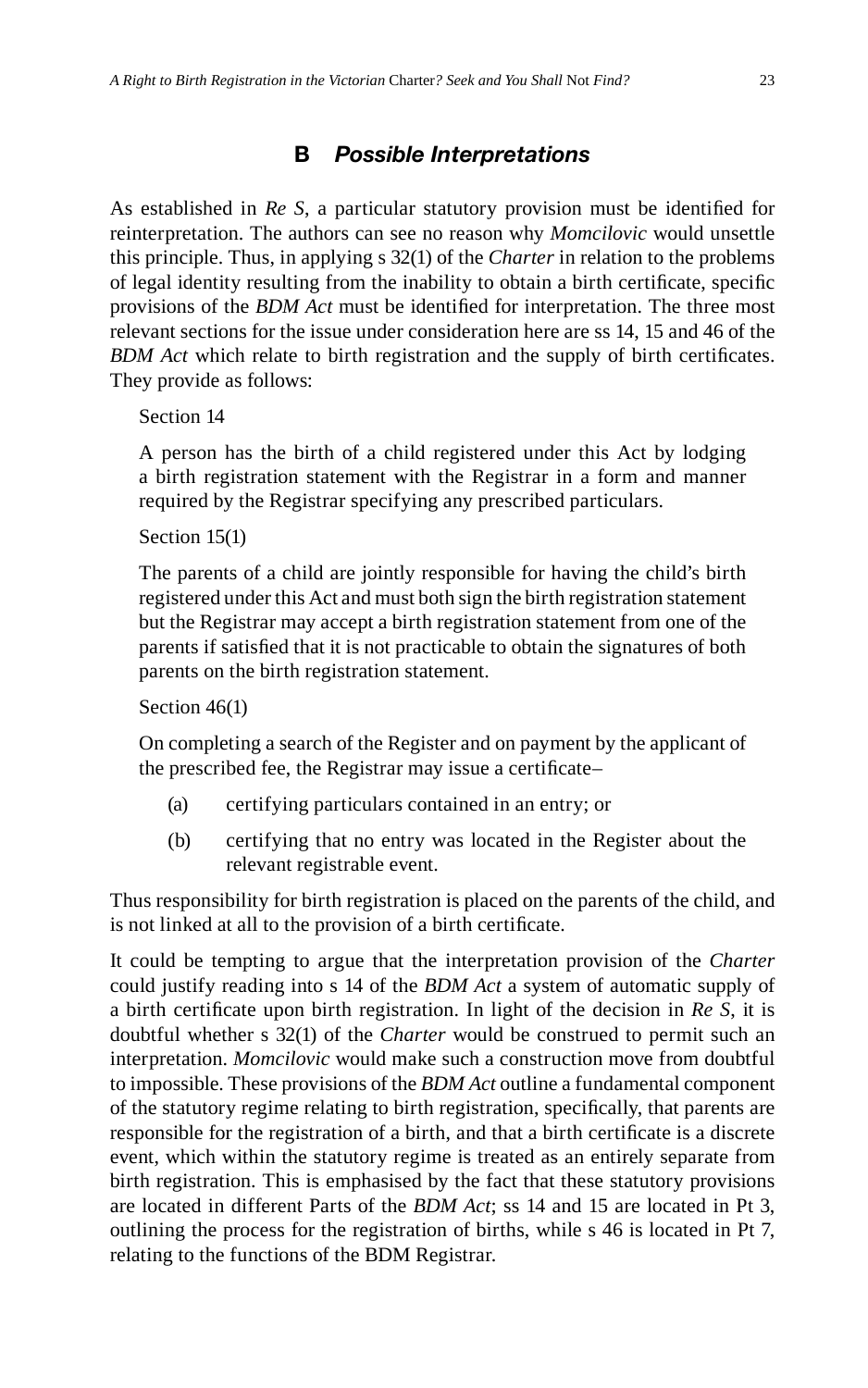The authors suggest that to read into s 14 a process of automatic supply by the BDM Registrar of a birth certificate upon registration would go beyond what is permissible under s 32(1) of the *Charter*, even if *Momcilovic* is overturned. The *BDM Act* clearly distinguishes between registration of births and the supply of birth certificates. To link the two would constitute a significant shift in a fundamental feature of the legislation. Thus, the authors contend that the *Charter*'s interpretative provision cannot be used to reconfigure an essential feature of the legislative framework, namely that birth registration and the issue of a birth certificates are discrete and separate events. To have a birth certificate automatically provided upon birth registration would require an amendment to the *BDM Act*.

Nevertheless, this is not the end of the application of the *Charter*'s interpretative provision. Section 47(1) of the *BDM Act* states '[t]he Registrar must maintain a written statement of the policies on which access to information contained in the [BDM] Register is to be given or denied under this Division'. This has the effect of empowering the BDM Registrar to establish policies for access to, and certification of, registry entries.<sup>155</sup> The authors suggest that, by virtue of s  $32(1)$ of the *Charter*, this power must be construed in a manner that ensures that BDM Registrar policies are compatible with human rights. *Momcilovic* will have no impact on this construction. In order to ensure that the policies are consistent with human rights, the BDM Registrar should consider:

- (i) adopting a more flexible approach in relation to Indigenous people seeking to obtain a copy of their birth certificate. Orenstein has suggested that the BDM Registrar should accept 'Proof of Aboriginality' documentation in lieu of the mandated categories of ID documents.156 Indigenous health and legal services accept this as appropriate identification;<sup>157</sup>
- (ii) removing the additional requirement that ID documents be certified by a police officer, when an application for a birth certificate is made by mail or online. Any person authorised to witness affidavits<sup>158</sup> should be authorised to certify ID documents for the BDM Registrar;
- (iii) eradicating current economic barriers to Indigenous Victorians obtaining a copy of their birth certificate. The waiving of fees that may be beyond the means of disadvantaged and marginalised sections of the community is recognised as an important strategy to improve birth registration systems

<sup>155</sup> *BDM Act* s 47.

<sup>156</sup> Current BDM Registrar policy states that a person must have three forms of identification from the following three groups, preferably one from each group, or if not possible two from the 2nd and one from the  $3<sup>rd</sup>$ . Group One includes: Australian Driver's Licence, Australian Passport. Group Two includes: Citizenship Certificate, Credit or Bank Account Card, Tax File Statement, Medicare Card. Group Three includes: Utility Account (ie gas), Bank Statement, Rental Agreement: Victorian Registry of Births, Deaths and Marriages, *Application for Birth Certificate*, above n 19.

<sup>157</sup> Orenstein, 'Difficulties Faced', above n 3.

<sup>158</sup> Section 123C of the *Evidence (Miscellaneous Provisions) Act 1958* (Vic) sets out the list of persons who are authorised to witness affidavits. They include, judges, lawyers, members of Parliament and police officers.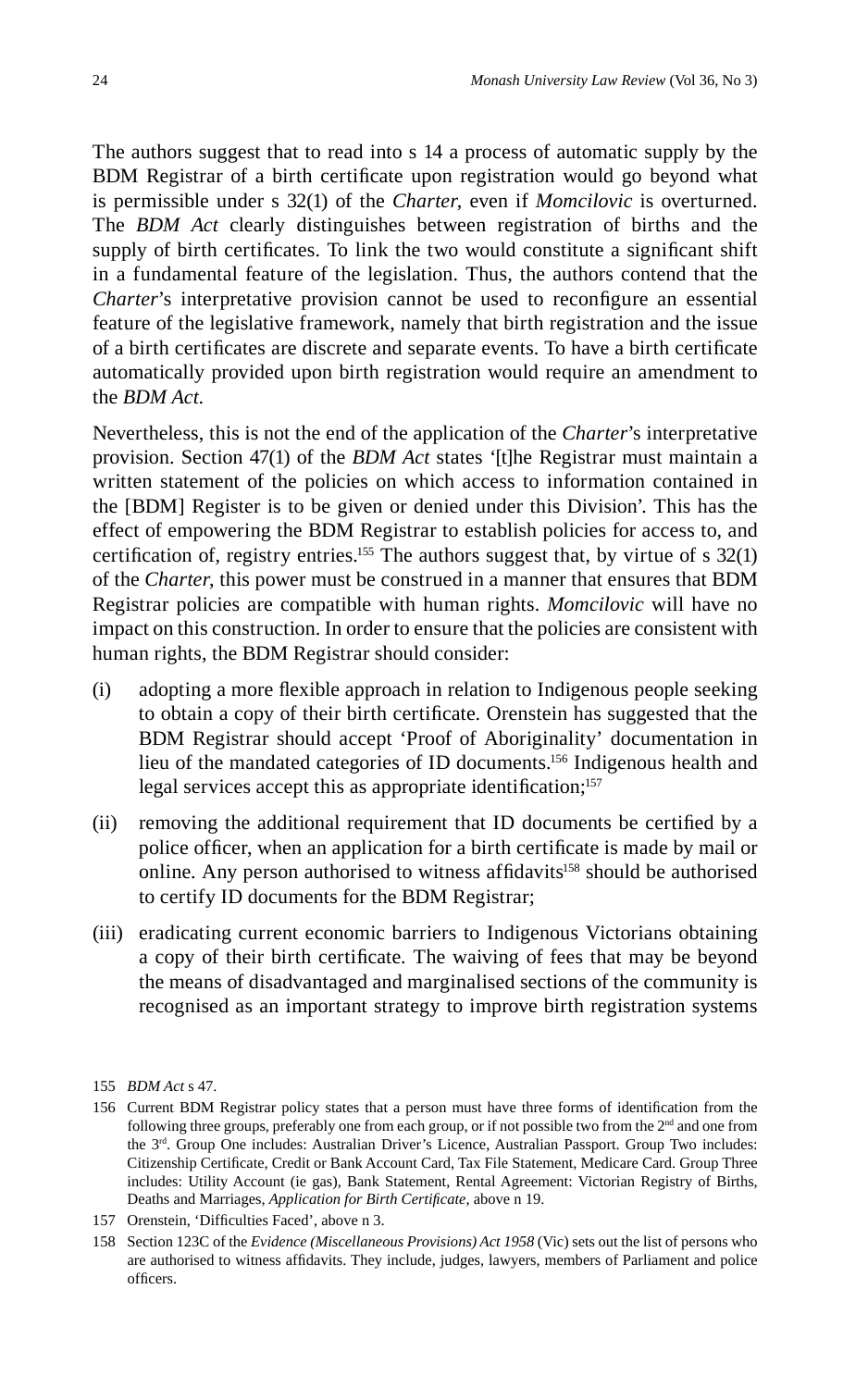and access to birth certificates.<sup>159</sup> There is a cogent argument that the BDM Registrar's power to remit fees in 'appropriate cases' pursuant to s 49 of the *BDM Act* should be interpreted consistently with s 32 of the *Charter*. It is suggested that the BDM Registrar is obliged to read into this provision that an 'appropriate case' includes where the fee operates to discourage or prohibit a person applying for a copy of their birth certificate.

As noted above the interpretative provision is not an optional canon of construction and the BDM Registrar must interpret her legislatively mandated powers, namely ss 47(1) and 49 of the *BDM Act*, in accordance with s 32(1) of the *Charter*. The authors contend that if the BDM Registrar does not interpret these powers in such a manner she may be violating s 32(1) of the *Charter*.

#### **C** *Obligations on Public Authorities*

Section 38 of the *Charter* imposes substantive and procedural obligations on public authorities in regards to *Charter* rights. Debeljak argues that the effect of this provision is to impose 'onerous obligations' on public authorities.160 A public authority is defined under s 4 of the *Charter* and includes a public official within the meaning of the *Public Administration Act 2004* (Vic) and an entity established by a statutory provision that has functions of a public nature. Section 5 of the *BDM Act* states the BDM Registrar must be employed under the *Public Administration Act 2004* (Vic), and registry staff may also be employed under that Act.161 The BDM Registrar's functions are governed by the *BDM Act* and specifically her responsibilities in registering births and issuing birth certificates are public in nature pursuant to ss 38(2) and (3) and as a consequence the BDM Registrar and staff are a public authority.

The substantive obligation of s 38 makes it unlawful for a public authority to act in a way that is incompatible with *Charter* rights. This includes positives acts, failures to act, and proposals to act.<sup>162</sup> The procedural obligation makes it unlawful for a public authority when making a decision not to give proper consideration to *Charter* rights. Section 38(2) imposes two exceptions to these obligations. First, decisions that are made pursuant to a statutory provision, or otherwise under the law are exempt. This captures acts by public authorities undertaking actions that are imposed by statutory provisions that are incompatible with human rights.163 For example if the Victorian government legislated highly invasive antiterrorism laws that clearly interfered with *Charter* rights,<sup>164</sup> the public authorities implementing that legislation would not be in breach of the *Charter*. The second

163 Pound and Evans, above n 33.

<sup>159</sup> Todres, above n 113.

<sup>160</sup> Julie Debeljak 'Human Rights: Responsibilities of Public Authorities Under the *Charter of Rights*' (Paper presented at the Law Institute of Victoria Charter of Rights Conference, Melbourne, 18 May 2007) 2.

<sup>161</sup> *Charter* s 7.

<sup>162</sup> *Charter* s 3.

<sup>164</sup> In this instance the requirements in *Charter* s 28 would have to be complied with.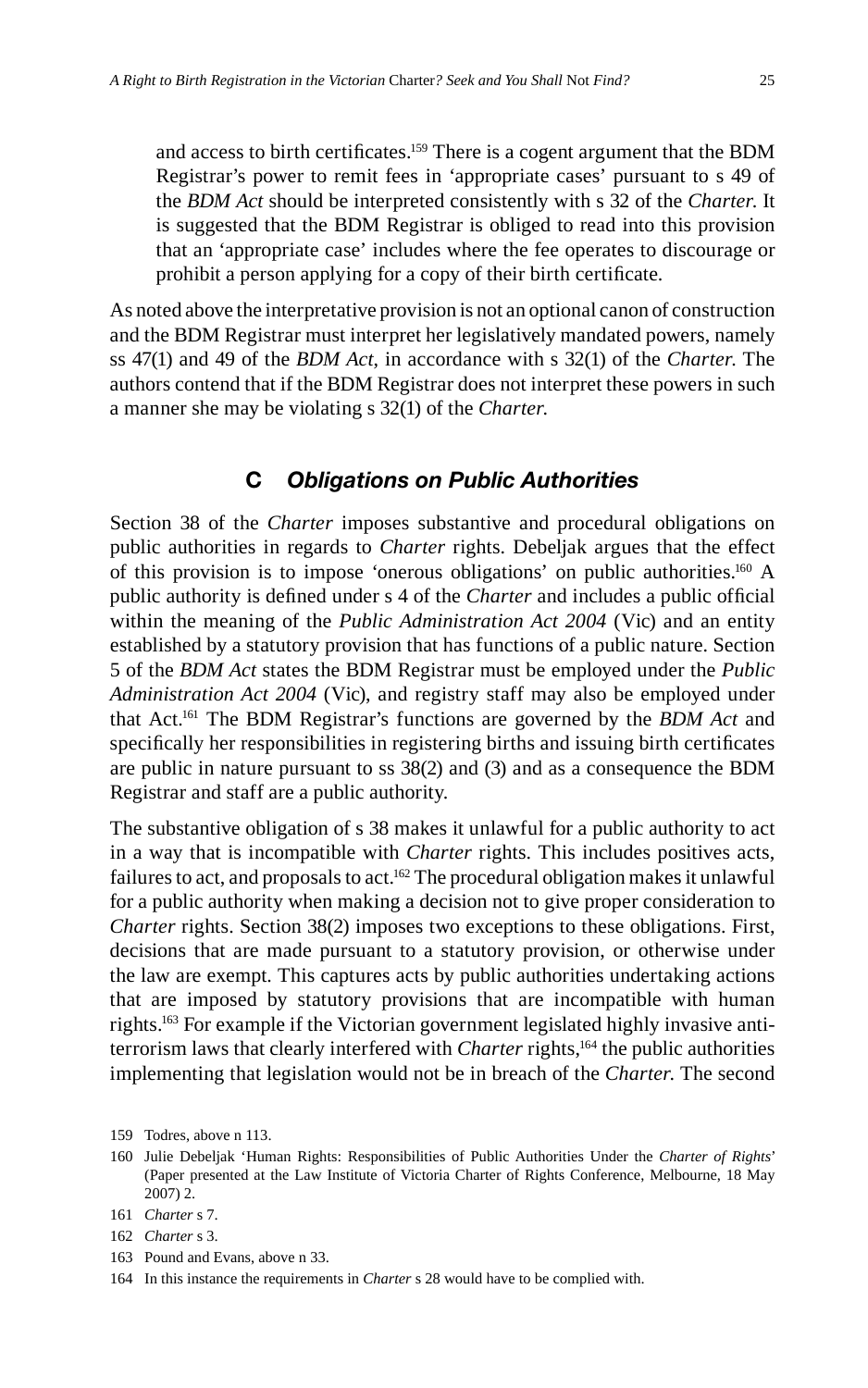exemption is if the public authority could not reasonably have acted otherwise. This could include where the public authority was acting pursuant to legislation that is incompatible with human rights.165 For example, the BDM Registrar could not issue a marriage certificate to a same-sex couple, because pursuant to s 5 of the *Marriage Act 1961* (Cth), marriage is defined as 'the union of a man and a woman to the exclusion of all others'. In that case, the BDM Registrar is required to comply with the federal legislation that expressly discriminates against homosexuals, even though it is incompatible with human rights.

Section 32(1) of the *Charter* requires that the BDM Registrar, as a public authority, is required to construe her legislatively mandated powers consistently with *Charter* rights. Arguably this renders s 38 superfluous.<sup>166</sup> However, s 38 can be helpful where the actions of a public authority are of a more general nature rather than relating to a specific legislative provision.<sup>167</sup> The authors suggest that current BDM Registrar policies relating to identification requirements may be unlawful as they do not comply with s 38 of the *Charter*. As noted above, it is unlikely that s 32(1) of the *Charter* can be used to require that the BDM Registrar create a system of automatic provision of birth certificates. However, s 38 could be interpreted as requiring the BDM Registrar to significantly reform her current operations, and might facilitate the development of flexible and innovative human rights based strategies to address the problem. Arguably, if the BDM Registrar does not reform her current inflexible system, s 38 could be used as the basis for a declaration from the court that the BDM Registrar's practices are unlawful under an application of judicial review (see further below). Therefore, s 38 should operate as a powerful instigator for policy reform within public authorities.

## **D** *Consequences of BDM Registrar Unlawfulness*

If the *Charter* is to have any real impact it should impose negative consequences on the BDM Registrar if she acts unlawfully pursuant to the *Charter*. Ideally, it should operate to provide Indigenous people, who through a lack of a birth certificate are unable to establish their legal identity, with an avenue for redress. However, s 39(1) of the *Charter* states:

If, otherwise than because of this *Charter*, a person may seek any relief or remedy in respect of an act or decision of a public authority on the ground that the act or decision was unlawful, that person may seek that relief or remedy on a ground of unlawfulness arising because of this *Charter*.

This reveals a fundamental flaw in the *Charter*. In direct contrast to the HRA, it does not give individuals a free-standing cause of action when public authorities

<sup>165</sup> See the example accompanying *Charter* s 38(2), and also Debeljak, 'Human Rights', above n 160; Pound and Evans, above n 33.

<sup>166</sup> Michael Fordham and Thomas de la Mare, 'Anxious Scrutiny, the Principle of Legality and the Human Rights Act' (2000) 5 *Judicial Review* 40, 47.

<sup>167</sup> Beatson et al, above n 57, [6-08]–[6-09].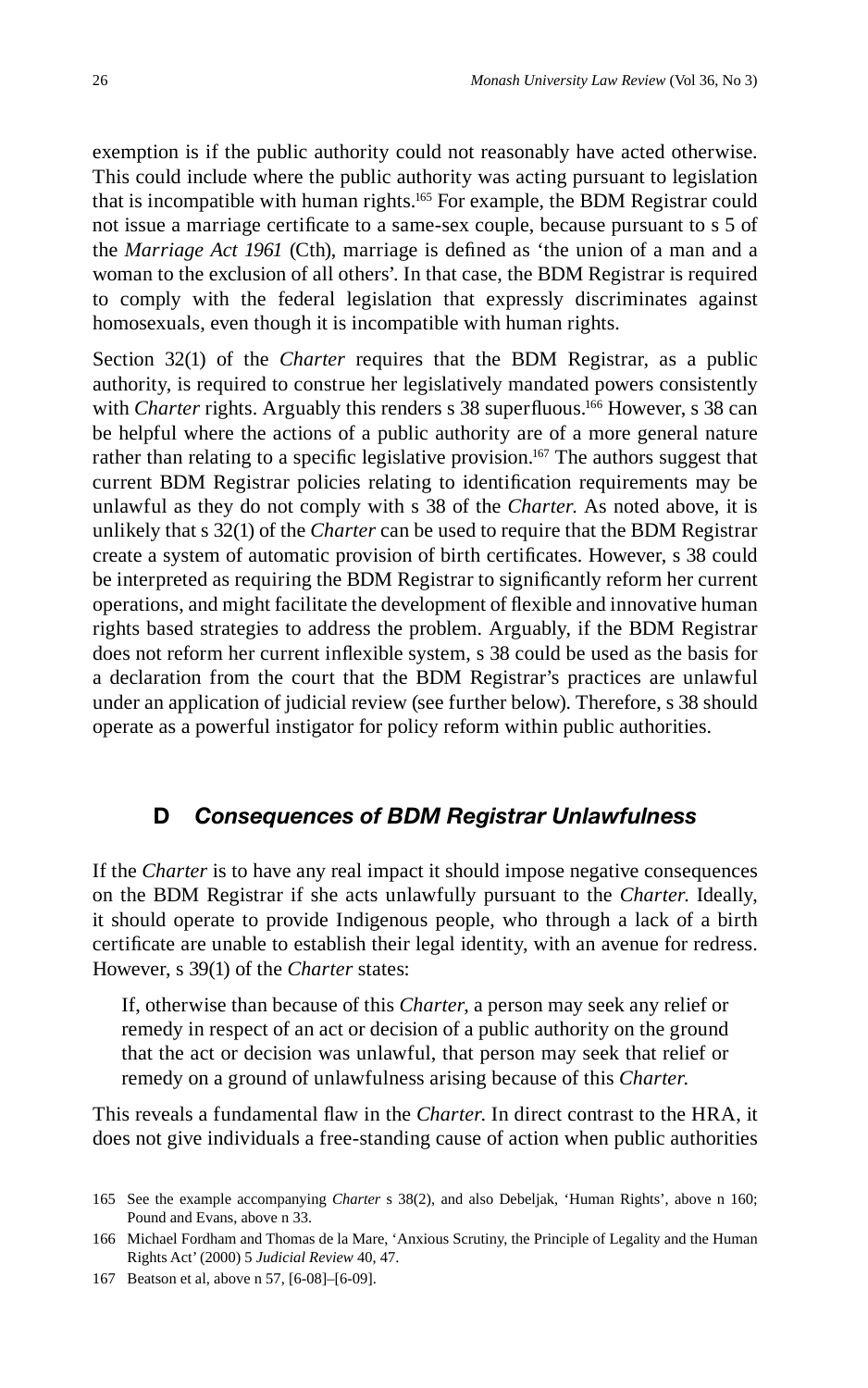act unlawfully as a consequence of the *Charter*. 168 A claim for violation of a *Charter* right can only be litigated in the courts if it can be 'tacked' onto another cause of action. In other words, there is no stand alone right to bring a claim for breach of a *Charter* right, and no remedy that can be awarded to a person who can establish an infringement of their *Charter* rights.

Thus, s 39 provides for the possibility of relief for an unlawful act by a public authority only if the *Charter* claim can be linked to a pre-existing cause of action. However, the *Charter* may provide the requisite threshold of unlawfulness to succeed on a pre-existing claim.<sup>169</sup> Section 39(2) specifies two pre-existing grounds of relief that may be available, namely, judicial review and the common law.<sup>170</sup> There is no common law regarding birth registration and birth certificates, so that is not relevant to the issue under consideration in this article. However, there is a real possibility that judicial review of a BDM Registrar's decision could be used as a cause of action upon which claims of *Charter* violations could be linked. Thus an Indigenous person who was unable to obtain a birth certificate because of the BDM Registrar's policies and practices could bring an application for judicial review and rely on the *Charter* to establish an unlawful decision by the BDM Registrar.

The interpretive mandate of s 32(1) of the *Charter* requires a public authority to adopt a human rights compatible interpretation of their enabling legislation, in this case the *BDM Act*. Non-compliance with this mandate could result in a public authority acting beyond the power that is conferred upon them, that is, a public authority could be acting *ultra vires* if it uses its powers in a manner that is incompatible with human rights.<sup>171</sup> A failure to comply with the procedural element of s 38(1) of the *Charter* may also enliven the ground of judicial review, if a public authority fails to take a relevant consideration into account.172 The mandate on public authorities to give 'proper consideration to *Charter* rights', as set out in s 38(1), should empower the court to scrutinise the extent to which a public authority gave consideration to *Charter* rights. As such, this could be a more rigorous standard than ordinarily characterises this ground of judicial review as established by Mason J in the leading case of *Minister for Aboriginal Affairs v Peko-Wallsend Ltd*173 ('*Peko-Wallsend*'). The principle laid down by Mason J was a formulaic 'tick the box' approach to whether a decision-maker failed to take into account a statutory obligation in making a decision. It was held that judicial review should not assess the weight given to a mandatory consideration,

169 Debeljak, 'Human Rights', above n 160.

<sup>168</sup> *Human Rights Act 1998* (UK) c 42, s 8; Victorian Bar Association, *Submission of the Victorian Bar in Response to the National Human Rights Consultation* (25 May 2009) [121]. See Gans, above n 1, for a recent critical overview of this provision.

<sup>170</sup> Ibid; Simon Evans and Carolyn Evans, 'Legal Redress under the Victorian Charter of Human Rights and Responsibilities' (2006) 17 *Public Law Review* 264.

<sup>171</sup> Carolyn Evans, 'Administrative Law and Australian Bills of Rights' (Paper presented at the Annual Forum, Australian Institute of Administrative Law, 14 June 2006).

<sup>172</sup> Debeljak, 'Human Rights', above n 160.

<sup>173</sup> *Minister for Aboriginal Affairs v Peko-Wallsend Ltd* (1986) 162 CLR 24; Debeljak, 'Human Rights', above n 160, 13; Evans and Evans, above n 170.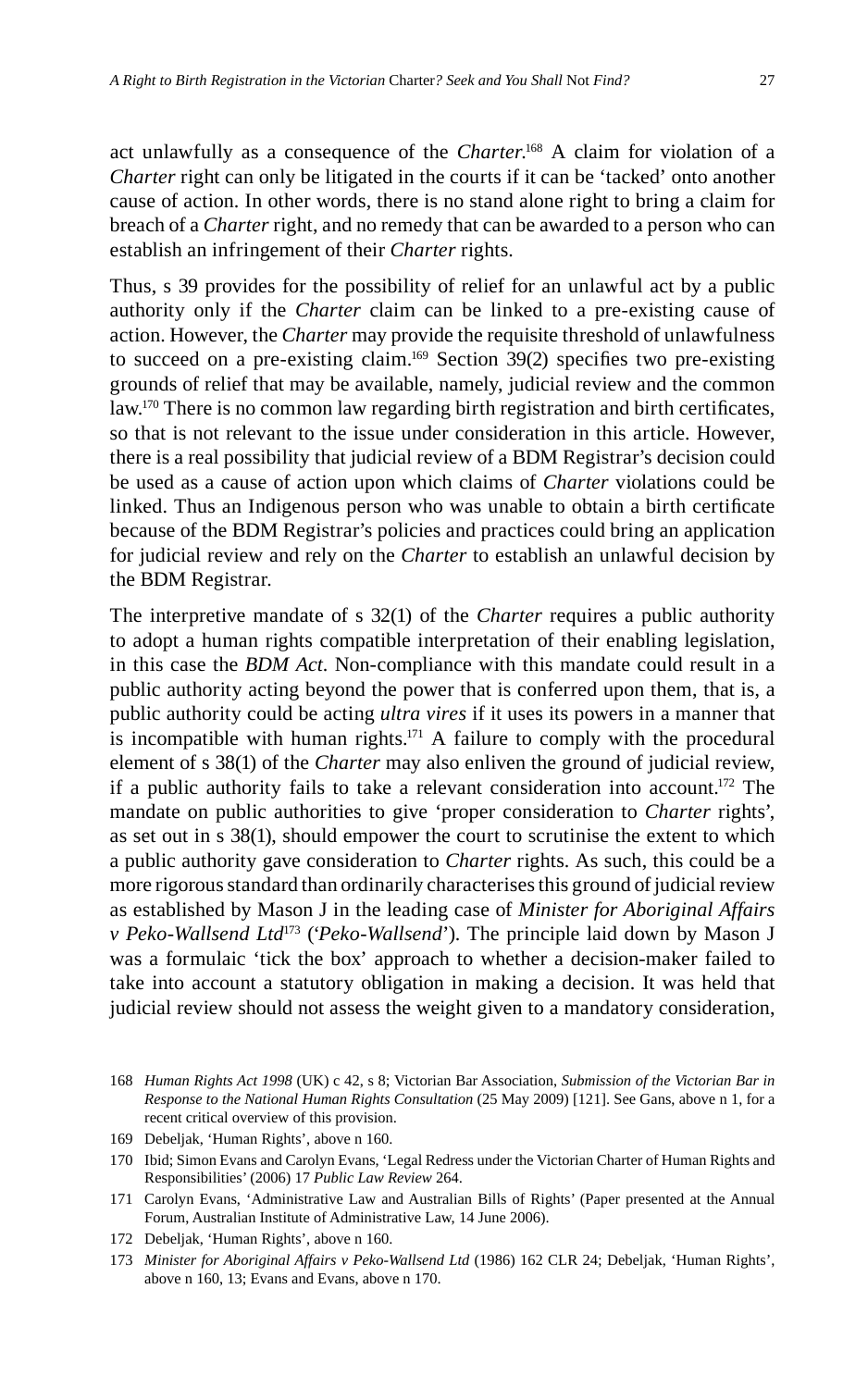thus allowing superficial consideration to constitute proper consideration. It is suggested that a more rigorous approach should be employed, since the use of the term 'proper consideration' in s 38(1) seems to implicitly adopt the test applied by Sheppard J in *Hindi v Minister for Immigration and Ethnic Affairs* ('*Hindi*'), where a test of 'proper, genuine and realistic consideration' was articulated.<sup>174</sup> This clearly involves greater scrutiny than the *Peko-Wallsend* test that specifically avoids assessing the weight given to a relevant consideration.

The *Charter* is also likely to have an impact on '*Wednesbury*' unreasonableness.175 Under the traditional test a decision was *ultra vires* if a decision was 'so unreasonable that no reasonable authority could ever have come to it'.<sup>176</sup> The Charter might intensify the requisite level of judicial scrutiny, from a decision that no reasonable decision-maker could have made, to a free-standing ground of proportionality. This is the path that has been adopted in the UK, where proportionality has become a more intensive and scrutinised review process than that of *Wednesbury* unreasonableness.177 Whilst these issues await judicial determination in Victoria, the developments in the UK indicate the potential power and impact of judicial review in achieving human rights compliant outcomes. In this regard, heightened scrutiny of public authority decision-making may provide the necessary impetus for a public authority such as the BDM Registrar to implement reforms that make her practices and policies human rights compatible.

# **E** *Education*

An integral component of targeted campaigns to address birth registration in other countries has been education.178 Any education programs developed to address the problems discussed in this article, must be three-fold, and target:

- (i) Indigenous communities and parents, outlining the importance of birth registration and birth certificates;
- (ii) the BDM Registrar, raising awareness of the problems Indigenous communities are encountering when it comes to birth registration and obtaining a birth certificate; and
- (iii) within government more generally, to ensure that those charged with enacting legislative reform are versed in these issues.

In this regard, the VEOHRC has a fundamental role to play. Section 41 of the *Charter* outlines the functions of the VEOHRC in relation to the *Charter* and para (d) specifically provides that the VEOHRC is to 'provide education about

<sup>174</sup> *Hindi v Minister for Immigration and Ethnic Affairs* (1988) 20 FCR 1, 12 (Sheppard J). Note this is a single Federal Court decision and has not been adopted by appellate courts in relation to the relevant consideration ground of judicial review.

<sup>175</sup> *Associated Provincial Picture Houses v Wednesbury Corporation* [1948] 1 KB 223.

<sup>176</sup> Ibid 230 (Lord Greene MR).

<sup>177</sup> *R (Daly) v SSHD* [2001] 2 AC 532; *Huang v SSHD* [2007] 2 AC 167; *Belfast City Council v Miss Behavin' Ltd* [2007] 1 WLR 1420.

<sup>178</sup> Claire Cody, 'Count Every Child: The Right to Birth Registration' (Report, Plan, 1 December 2009).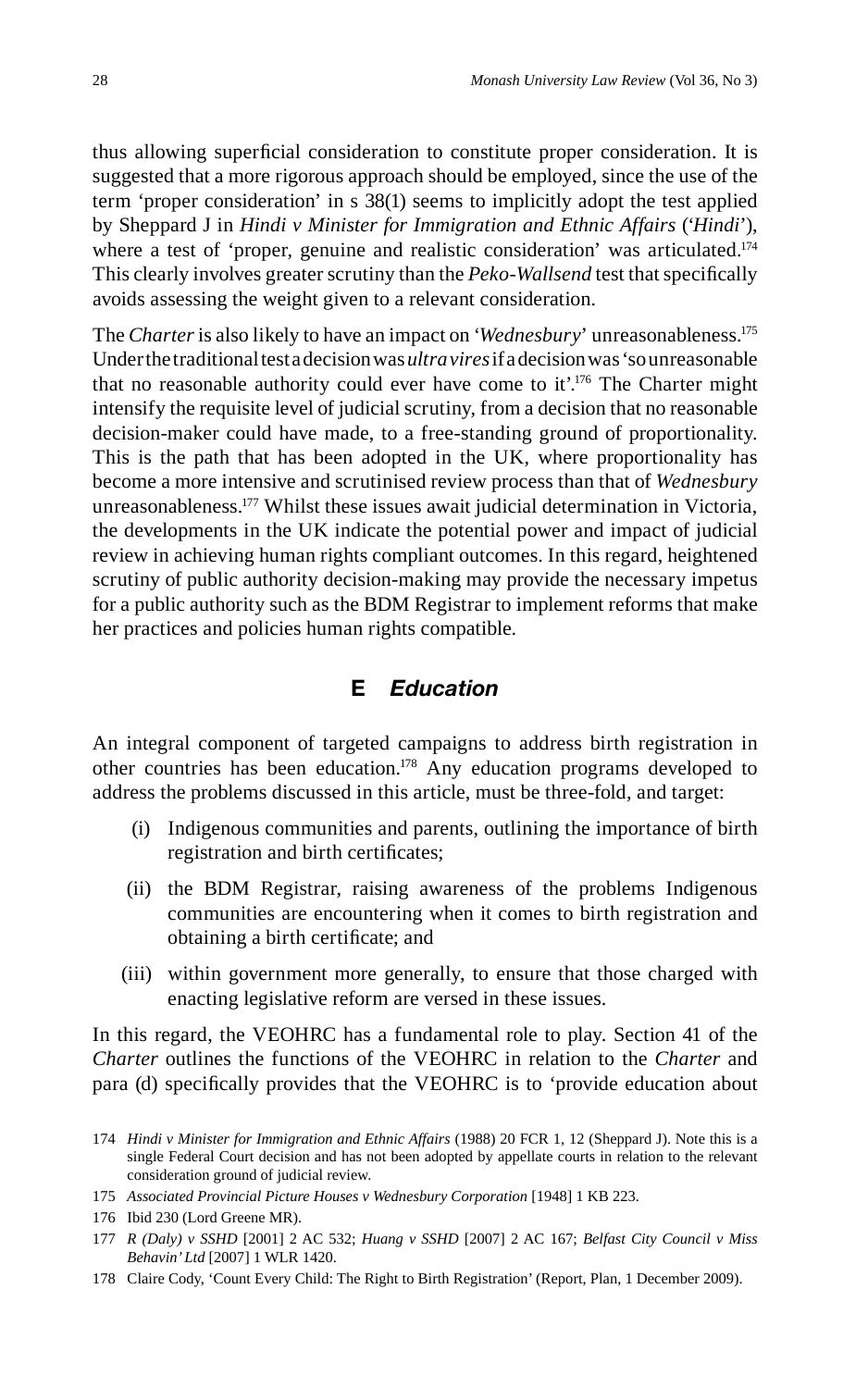the problems associated with birth registration and certificates, the wording of the provision is pivotal. Importantly, because of the use of the conjunction 'and' in s 41(d), the VOEHRC is required to provide education about the *Charter* and human rights, as distinct from just the rights set out *in* the *Charter*. The effect of this is that the VEOHRC has the mandate to provide education in relation to the universally recognised human right of birth registration even though it is absent from the *Charter*. Thus, the challenge for VEOHRC is to use this mandate to provide the necessary three tiers of education which are crucial to addressing the problems that Indigenous Victorians are experiencing when it comes to obtaining a birth certificate, proving their identity and enjoying full rights of citizenship such as being able to get a passport and driver's licence.

# **F** *Reform*

The real power of the *Charter* does not lie in litigation.<sup>179</sup> Its purpose is to facilitate more transparent, scrutinised and accountable administrative decision-making. The VEOHRC, in its submission to the National Human Rights Consultation Committee, the body charged with consulting with Australians about whether Australia should have a federal Human Rights Act, suggested that the Victorian *Charter* has positively impacted public service culture by encouraging new and innovative ways of thinking and resolving human rights issues in the daily exercise of governmental power.180 In this regard, the *Charter* offers a mechanism for vulnerable groups to assert their rights in a democratic system that is dominated by the majority. The *Charter* has the potential to afford Indigenous Victorians an avenue for achieving recognition and respect of their human rights. Pound recently stated:

I expect that lawyers working in and for government, and in the community sector, will have occasion to consider and apply the *Charter* on a much more regular basis [than barristers in litigation] as part of the cultural and procedural change [within public authorities] that the *Charter* was intended to achieve.<sup>181</sup>

The *Charter* can operate to facilitate engagement between the BDM Registrar and Indigenous people who, without a birth certificate, are experiencing difficulties in enjoying all the rights of citizenship that the dominant culture takes for granted. The *Charter* has the potential to raise awareness of proof of identity documentation problems caused by the inability to obtain a birth certificate and to encourage the implementation by the BDM Registrar of the targeted policies discussed above. Notwithstanding the arguments raised above, the effectiveness

<sup>179</sup> Williams, above n 2.

<sup>180</sup> National Human Rights Consultation, 'National Human Rights Consultation Report' (Report, 30 September 2009).

<sup>181</sup> Alistair Pound, 'The Victorian Charter of Rights and Responsibilities so Far: A Lawyer's Perspective' (Paper presented at the 2009 Castan Centre Conference, Melbourne, 17 July 2009) [4].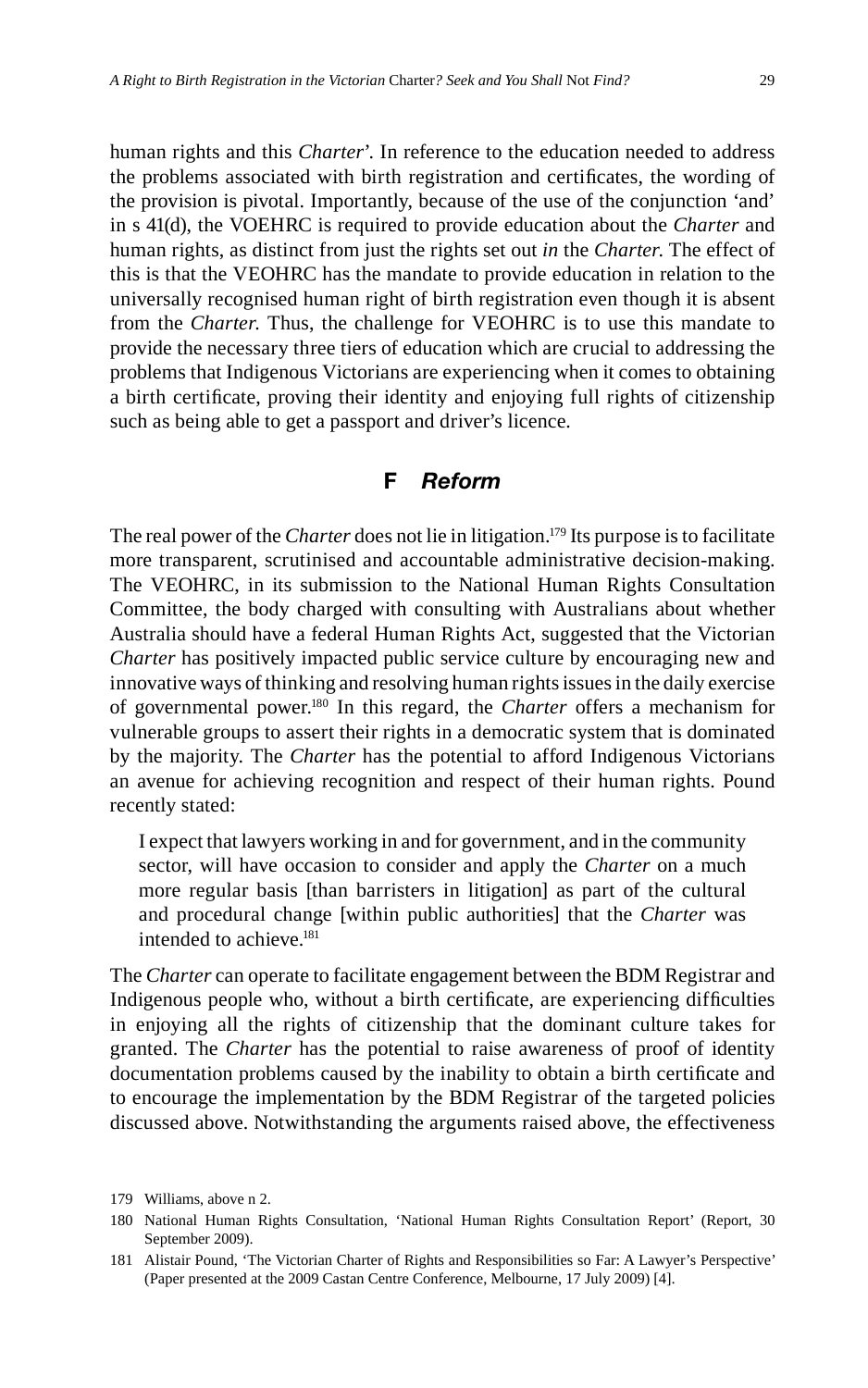of this non-litigious pressure is undermined by the absence of an express right to birth registration and a birth certificate within the *Charter*.

## **VI THE FUTURE OF THE** *CHARTER*

It is clear that in implementing the *Charter*, Parliament wanted to affirm the importance of human rights in a democratic and inclusive society. The *Charter*'s Preamble recognises that human rights affirm human dignity and the equality of all Victorians without discrimination, and the special importance of human rights for Indigenous people. This is further cemented by the protection afforded to Indigenous peoples' cultural rights in s 19 of the *Charter*. For this recognition to move beyond rhetoric, the omission of the right to birth registration must be addressed. The *Charter* has an inbuilt statutory review mechanism that can address this. Pursuant to ss 44 and 45, the Attorney-General must cause a review of the *Charter* to be undertaken four and eight years after its enactment. This review must assess whether additional rights should be included in the *Charter*. 182 This requirement for periodic review is an acknowledgement that the *Charter* is Victoria's initial attempt at legislative human rights protection and the current instrument might not be the finished product.<sup>183</sup> The absence of the right to birth registration and a birth certificate in the *Charter* is an example *par excellence* that this landmark legislation is still a work in progress. The mandated review provides the Victorian government with a timely opportunity to correct the erroneous assumption that birth registration is not a live issue in Victoria, by amending the *Charter* to include a new section modelled on art 24(2) of the ICCPR.

The review process should also address the remedial weakness of the *Charter*. Although the *Charter* should intensify the scrutiny of decision-making through judicial review, the absence of a free-standing cause of action undermines its effectiveness to achieve human rights compliant outcomes.184 The UK experience has indicated the difficulty in establishing and maintaining a human rights culture throughout the public service.<sup>185</sup> A free-standing cause of action should carry a strong deterrent effect, and therefore provide greater incentives to public authorities to resolve *Charter* issues outside the courtroom.186 In late 2009, the National Human Rights Consultation Committee released its report, and in light of the Victorian experience, it recommended a federal statutory human rights framework that includes a provision allowing a person to bring an independent cause of action for breach of a human right.<sup>187</sup> The authors recommend that the

<sup>182</sup> *Charter* ss 44, 45.

<sup>183</sup> Victoria, *Parliamentary Debates*, Legislative Assembly, Debates (4 May 2006) Vol 470, 1290–5 (Rob Hulls) (Second Reading Speech).

<sup>184</sup> Debeljak, 'Human Rights', above n 160.

<sup>185</sup> Francesca Klug and Keir Starmer, 'Standing Back from the Human Rights Act: How Effective is it Five Years On?' [2005] *Public Law* 716.

<sup>186</sup> Evans and Evans, above n 170.

<sup>187</sup> National Human Rights Consultation, above n 180.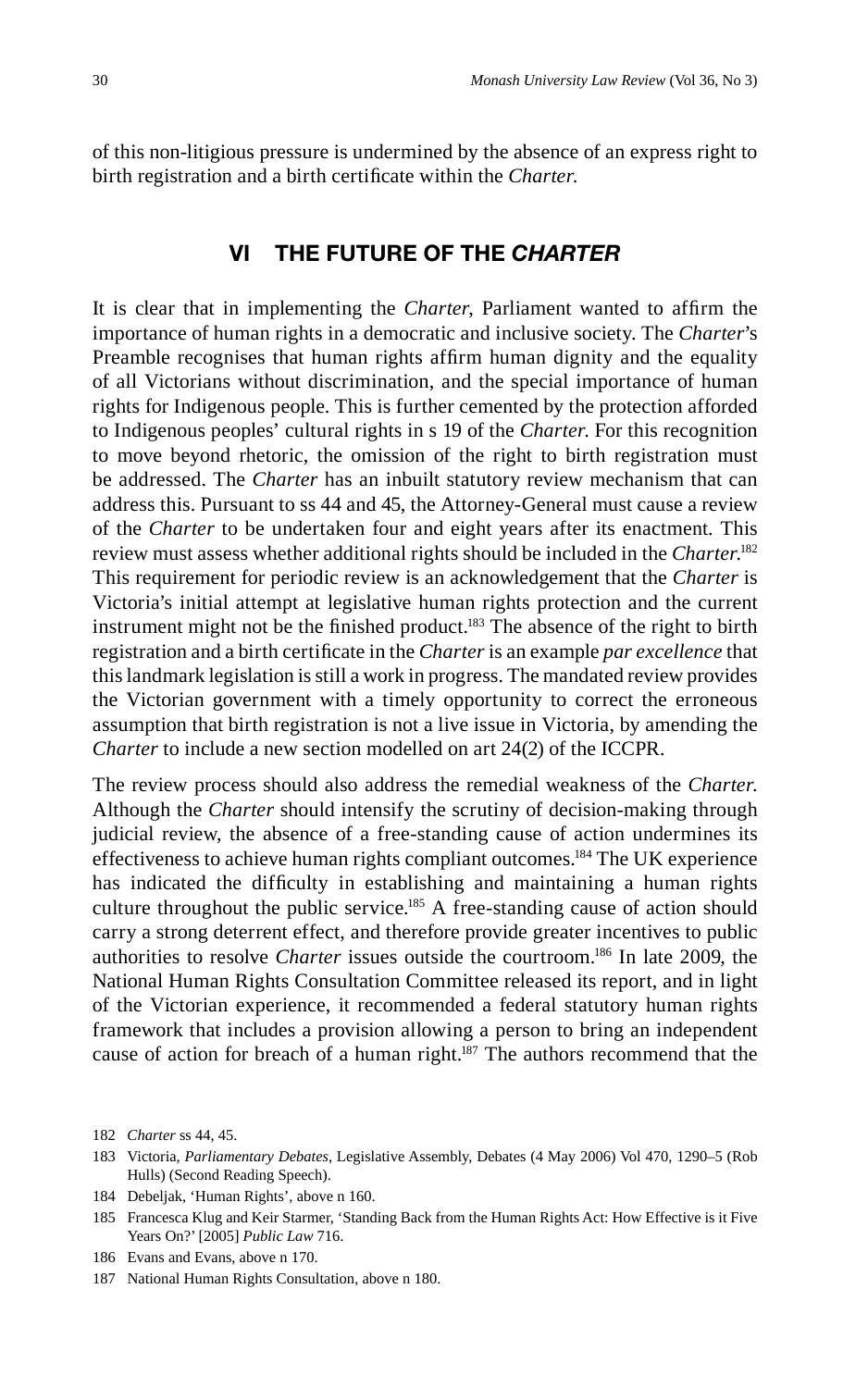Victorian government use the four year review process as an opportunity to insert a similar provision in the Victorian *Charter*.

Notwithstanding these identified weaknesses, the authors suggest that the *Charter* can operate to imbed the rights contained within in it into the fabric of Victorian society. Section 41(d) provides the VEOHRC with a powerful tool for educating society on the importance of human rights.<sup>188</sup> The *Charter* is also designed to foster a rights culture within the arms of governmental bureaucracy, in other words, public authorities.<sup>189</sup> It is through the framing of problems confronted by public authorities as human rights issues that this change in culture can be fostered. Here, the *Charter* can operate to reframe the issues Indigenous peoples face in obtaining a birth certificate from being a mere administrative problem confronting the BDM Registrar, to being a human rights issue that must be responded to in a manner consistent with the *Charter*. It is this process of reframing that will lead to public bodies like the BDM Registrar altering inflexible policies that can operate to impede the realisation of rights, and ensuring that her practices are fully compatible with human rights. The result will be a rights-based culture with improved outcomes for all Victorians.

#### **VII CONCLUSION**

The old proverb says 'seek and you shall find'. However, for Indigenous Victorians seeking to find a right to a birth certificate in the *Charter*, their search will be in vain. Nevertheless, the authors contend that a number of other *Charter* rights are relevant to this problem, in particular the right to recognition before the law,<sup>190</sup> non-discrimination,<sup>191</sup> privacy<sup>192</sup> and the additional protective rights of children.<sup>193</sup>

The authors suggest that the BDM Registrar, as a public authority, is violating various provisions of the *Charter*. Section 32(1) mandates that a public authority must interpret its statutory functions consistently with human rights 'so far as it is possible to do so consistently with its purpose'. As this article has outlined, despite the narrowing of the provision's construction adopted by the Court of Appeal in *Momcilovic*, this is a powerful interpretative tool. It is suggested that to comply with this interpretative provision the BDM Registrar must adopt a more flexible approach in her dealings with Indigenous people, relax proof of identity rules, remove the police certification requirement and exercise her discretion to remit fees to Indigenous people where it operates as an impediment to obtaining a birth certificate. It is also argued that the *Charter*'s interpretative and legal

193 Ibid ss 17(2), 23, 24(3), 25(3).

<sup>188</sup> For an in-depth analysis of human rights education see Paula Gerber, *From Convention to Classroom: The Long Road to Human Rights Education* (PhD Thesis, The University of Melbourne, 2008).

<sup>189</sup> Victoria, *Parliamentary Debates*, Legislative Assembly, Debates (4 May 2006) Vol 470, 1289–95 (Rob Hulls) (Second Reading Speech).

<sup>190</sup> *Charter* s 8(1).

<sup>191</sup> Ibid s 8(2), (3).

<sup>192</sup> Ibid s 13.